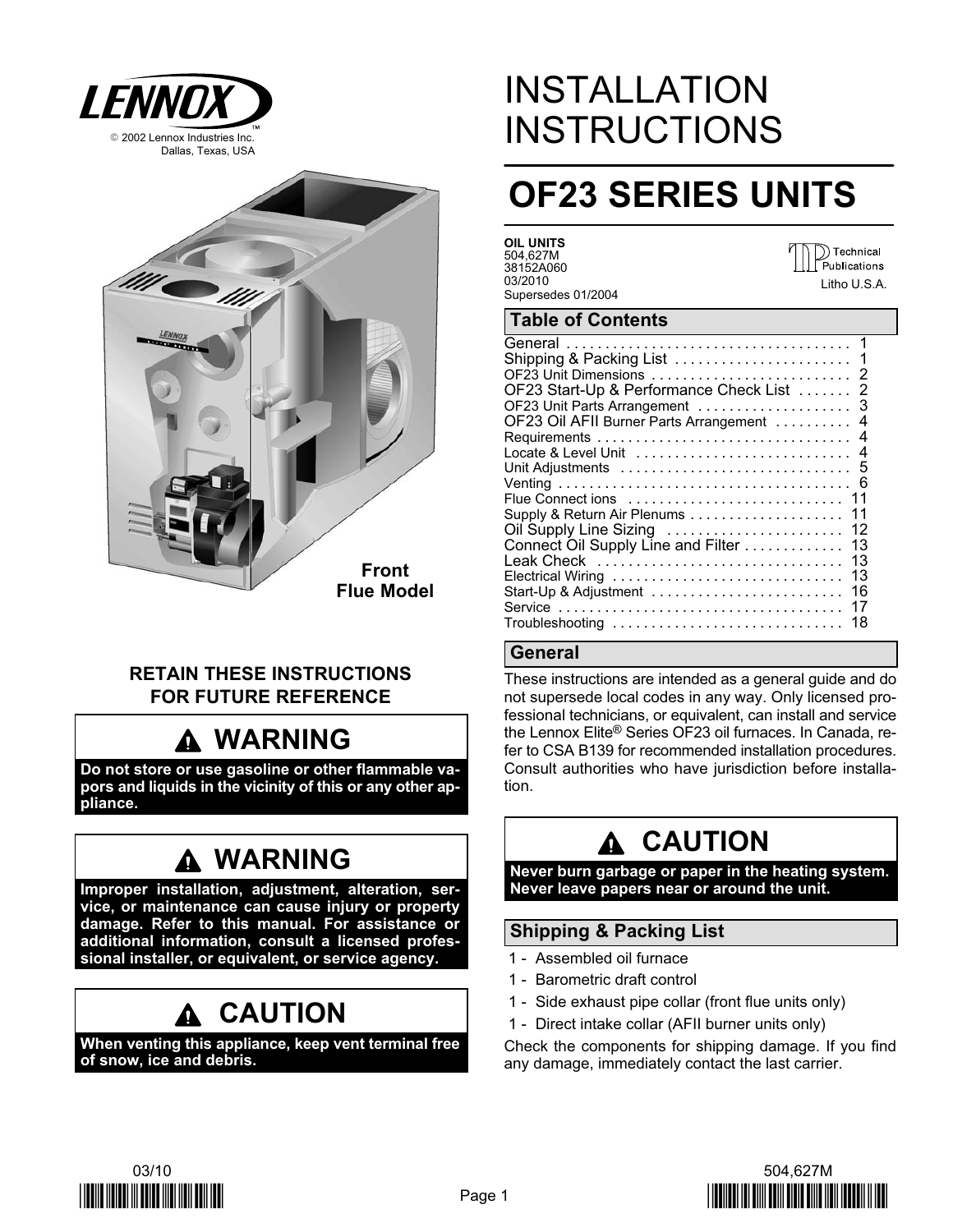# OF23 Unit Dimensions − Inches (mm)



| Model No.         |            |      | в          |     | C          |      | D   |     | $E \times F$ (Supply) |           | $E \times G$ (Return) |           |
|-------------------|------------|------|------------|-----|------------|------|-----|-----|-----------------------|-----------|-----------------------|-----------|
|                   | in.        | mm   | in.        | mm  | in.        | mm   | in. | mm  | in.                   | mm        | in.                   | mm        |
| OF23Q3/4-105/120  | $19 - 1/2$ | 4959 | 37         | 940 | $52 - 1/2$ | 1334 | 27  | 686 | $18 \times 21$        | 457 x 533 | $18 \times 16$        | 457 x 406 |
| OF23Q3/4-105/120R | $19 - 1/2$ | 495  | 37         | 940 | $52 - 1/2$ | 1334 | 27  | 686 | $18 \times 21$        | 457 x 533 | $18 \times 16$        | 457 x 406 |
| OF23Q5-140/154    | $22 - 1/2$ | 572  | 37         | 940 | $52 - 1/2$ | 1334 | 27  | 686 | $21 \times 21$        | 533 x 533 | $21 \times 16$        | 533 x 406 |
| OF23Q5-140/154R   | $22 - 1/2$ | 572  | 37         | 940 | $52 - 1/2$ | 1334 | 27  | 686 | $21 \times 21$        | 533 x 533 | $21 \times 16$        | 533 x 406 |
| OF23Q5-175/210R   | 24         | 610  | $39 - 1/4$ | 997 | 55         | 1397 | 29  | 737 | 22-1/2 x 23-1/8       | 572 x 587 | 22-1/2 x 16-1/2       | 572 x 419 |

### OF23 Start−Up & Performance Check List

| Job Location ————————————————————————City ——————————————————State ——————————————  |                               |                                                                                     |
|-----------------------------------------------------------------------------------|-------------------------------|-------------------------------------------------------------------------------------|
| Installer ————————————————————————————City ————————————————————State ———————————— |                               |                                                                                     |
|                                                                                   |                               |                                                                                     |
| <b>HEATING SECTION</b>                                                            | <b>PROPER DRAFT</b>           |                                                                                     |
| Electrical Connections Tight?<br>$\Box$                                           |                               | Draft Reading (recommended .03-.04 inches w.c.) —————————                           |
|                                                                                   |                               | % $CO2$ (recommended 12%) $\longrightarrow$                                         |
|                                                                                   | Flue Connections Tight? □     |                                                                                     |
| Blower Motor Lubrication O.K.? $\Box$                                             |                               |                                                                                     |
| All Valves Open? □<br>Piping Connections Tight? □                                 |                               | Fan Control Cutout ____________________ Temperature Rise ____________               |
|                                                                                   | Filter Clean & Secure? $\Box$ | Vent Clear? D                                                                       |
| Oil Pump Pressure [recommended minimum 140 psi] ________________________________  |                               | <b>THERMOSTAT</b><br>Calibrated? □ Heat Anticipator Properly Set? □<br>Level? $\Pi$ |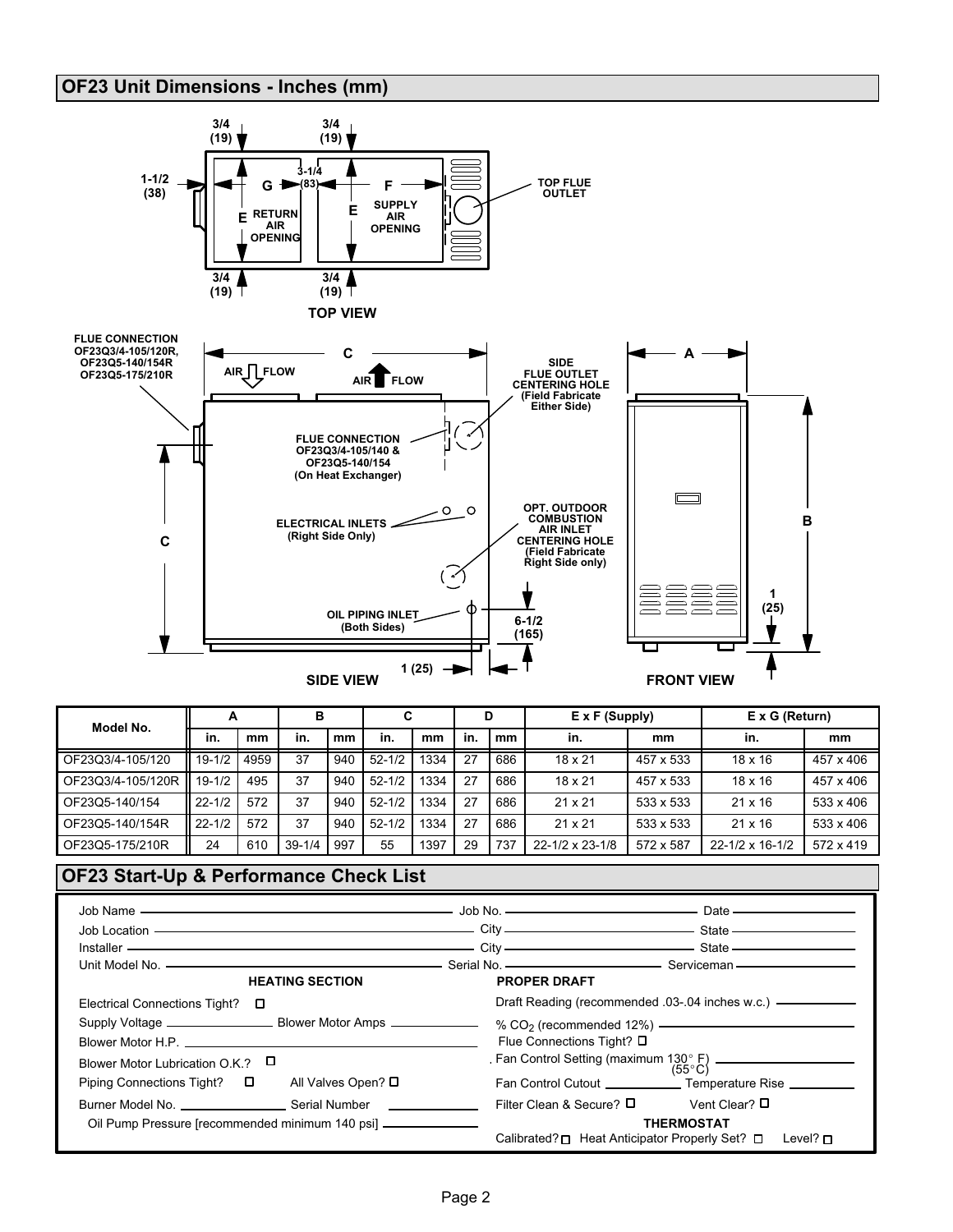# OF23 Unit Parts Arrangement



Figure 1



Figure 2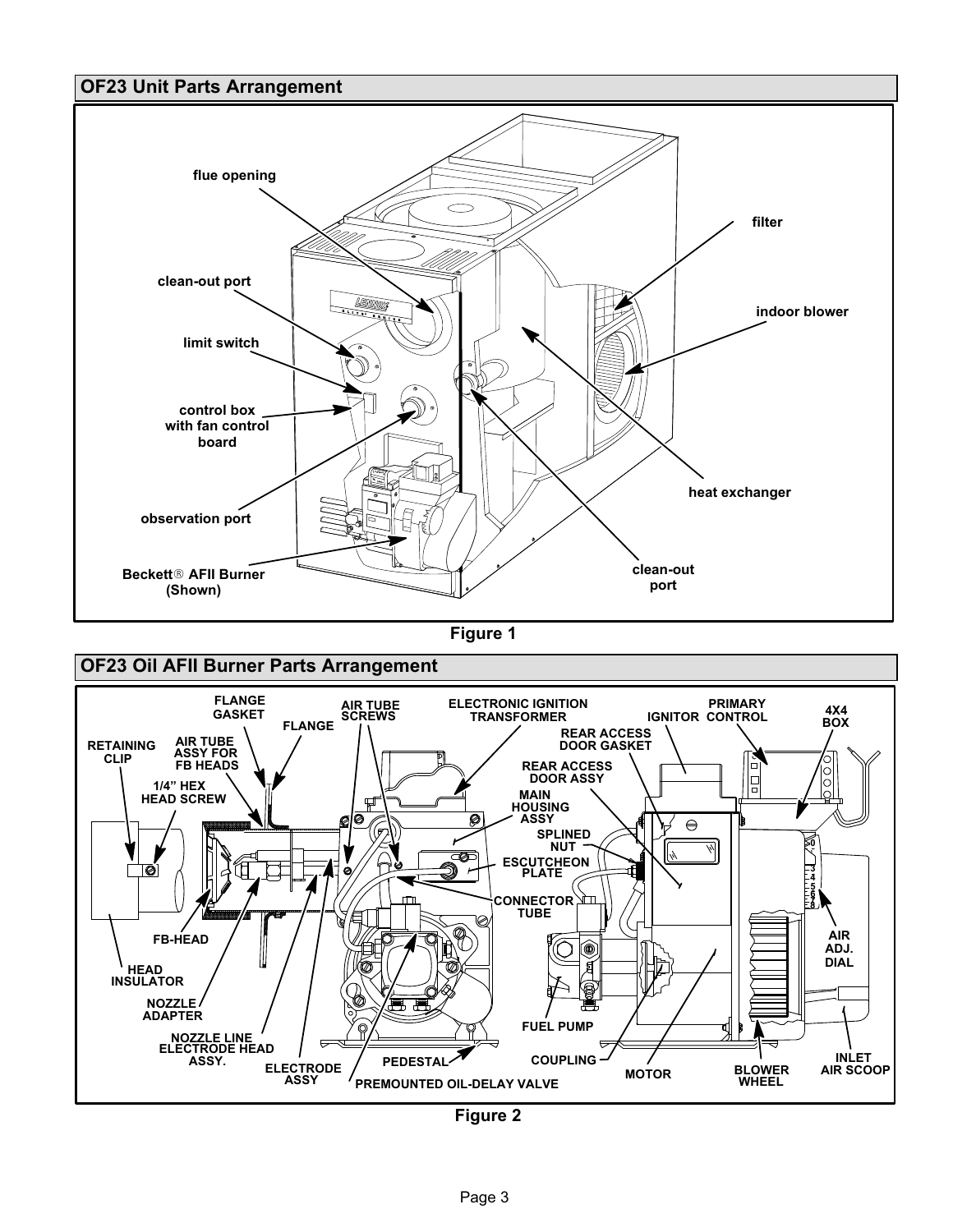**Requirements** 

# WARNING

### Product contains fiberglass wool.

Disturbing the insulation in this product during installation, maintenance, or repair will expose you to fiberglass wool dust. Breathing this may cause lung cancer. (Fiberglass wool is known to the State of California to cause cancer.)

Fiberglass wool may also cause respiratory, skin, and eye irritation.

To reduce exposure to this substance or for further information, consult material safety data sheets available from address shown below, or contact your supervisor.

Lennox Industries Inc.

P.O. Box 799900 Dallas, TX 75379−9900

Installation of Lennox oil−fired furnaces must conform with the National Fire Protection Association Standard for the Installation of Oil Burning Equipment, NFPA No. 31, the National Electrical Code, ANSI/NFPA No.70 (in the U.S.A.), CSA Standard CAN/CSA−B139 (in Canada), Installation Code for Oil Burning Equipment, the Canadian Electrical Code Part1, CSA 22.1 (Canada), the recommendations of the National Environmental Systems Contractors Association and any state or provincial laws or local ordinances. Authorities having jurisdiction should be consulted before installation. Such applicable regulations or requirements take precedence over general instructions in this manual.

Chimneys and chimney connectors must be of the type and construction outlined in section 160 of NFPA No. 31.

Air for combustion and ventilation must conform to standards outlined in section 140 of NFPA No. 31 or, in Canada, CSA Standard B139. When installing OF23 units in confined spaces such as utility rooms, two combustion air openings are required. Dimensions of combustion air openings are shown in table 1. One opening shall be below burner level and the other opening shall be no more than 6" (152 mm) from the room's ceiling.

The combustion air opening should provide a minimum free area one-half square inch per 1,000 Btu per hour input. This combustion air should be brought into the area containing the furnace below the level of the furnace burner.

# IMPORTANT

An opening to the outside for combustion air is strongly recommended, especially in new homes. Refer to table 1 or the unit plate for specific combustion air opening dimensions.

Table 1 Combustion Air Opening Dimensions

| Model No.                                 | <b>Combustion Air Opening</b><br><b>Dimensions (2 required)</b> |
|-------------------------------------------|-----------------------------------------------------------------|
| O23-105/120<br>O23-105R/120R              | 10" X 20" (254 mm X 508 mm)                                     |
| O <sub>23</sub> -140/154<br>O23-140R/154R | 11" X 22" (279 mm X 559 mm)                                     |
| O23-175R/210R<br>O23-175R/210R            | 20" X 40" (508 mm X 1016 mm)                                    |

This unit is approved for use on combustible flooring and for clearances to combustible material as listed on unit rating plate and in table 2. Unit service and accessibility clearances take precedence over fire protection clearances.

Table 2 Installation Clearances

| <b>Clearances</b>                                      | <b>All Unit Sizes</b><br>inches (mm) |
|--------------------------------------------------------|--------------------------------------|
| top of plenum and duct                                 | 2(51)                                |
| plenum sides                                           | 3(76)                                |
| sides*                                                 | 6(152)                               |
| rear                                                   | 24 (610)                             |
| front                                                  | 4(102)                               |
| flue pipe measured vertical**<br>(measured from above) | 9 (229)                              |

NOTE−Service access clearance must be maintained.

\*Clearance to allow inspection of furnace and flue connector

shall be provided. 24" (610 mm) at rear and on one side of furnace should be allowed for cleaning and service of the blower.

\*\*Minimum clearance shown for flue pipe may be reduced by using special protection as provided by local building codes and the National Fire Protection Association Standards and CSA 189.

NOTE − When service clearances are greater than fire protection clearances, service clearances take precedence.

Unit must be adjusted to obtain a temperature rise within the range listed in table 3 in the Start-Up section of this manual.

When installed, furnace must be electrically grounded in accordance with local codes or, in the absence of local codes, with the current National Electric Code, ANSI/NFPA No. 70, or Canadian Electric Code (CEC) if an external electrical source is utilized.

Field wiring connection with unit must meet or exceed specifications of type T wire and withstand a  $63^{\circ}F$  (17 $^{\circ}C$ ) temperature rise.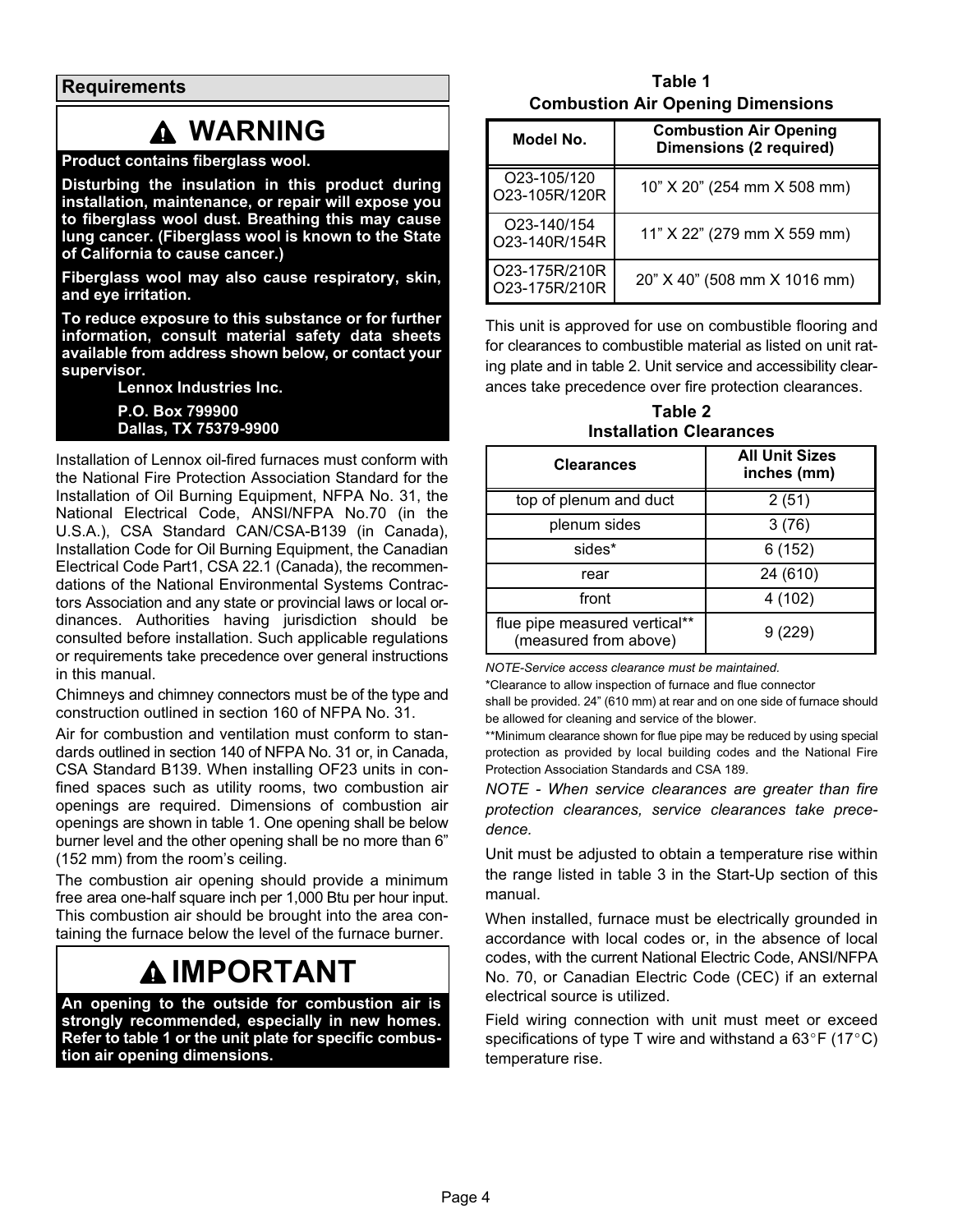# Locate & Level the Unit

The compact design of this furnace makes it ideal for a basement or utility room installation. Choose a central location for the furnace so that supply air ducts approximately the same length. This will allow each room to receive the proper amount of heat. The furnace should be placed so that the flue connection to the chimney will be of minimum length and have a minimum number of elbows.

- 1 Set the unit in desired location keeping in mind the clearances listed in table 2. Also keep in mind oil supply connections, electrical supply, flue connections and sufficient clearance for installing and servicing unit.
- 2 − Level the unit from side to side and from front to rear. If the furnace is not level, place fireproof wedges or shims between the low side of the furnace and the floor. Make sure the weight of the furnace is distributed evenly on all four corners. Strain on sides of cabinet causing cracking and popping noises may occur if weight of furnace is not evenly distributed.

# Unit Adjustments

Neither the nozzle setting nor the air adjustments are factory set. The furnace is fire tested and the limit control is checked to make sure it functions properly; no factory settings are made. During installation, the furnace must be -set up." The installing dealer/contractor must have and use proper test equipment in order to correctly set up the oil furnace. Proper testing equipment is required to ensure correct operation of the unit. The use of test equipment is now more critical than ever due to tighter tolerances needed to keep the furnace operating efficiently.

Among the test equipment for an oil furnace, the proper combustion test kit should contain the following:

- Draft gauge
- $\bullet$  CO<sub>2</sub> or O<sub>2</sub> Analyzer
- Smoke tester
- Pressure gauge
- High temperature thermometer
- Oil vacuum gauge
- Beckett T−500 gauge
- Knowledge of proper test equipment operation

# CAUTION

Improper nozzle and/or air adjustment of this unit may result in sooting problems. Refer to the following section for correct adjustment procedures.

#### Nozzle Adjustment

Proper adjustment of the nozzle assembly is critical because alignment may have changed during shipping. Before the furnace and oil lines are installed, the nozzle assembly must be checked. This may easily be done by removing the entire burner assembly (not just the nozzle) from the furnace. The lower firing nozzle is factory installed. This should be verified by the installer. Inspect the spark transformer leads also to ensure they are still attached to the electrodes. Note that OF23−105/120 and OF23−140/154 series units use the Beckett AFII burner. OF23−175/210R series units use the Beckett AFG burner.

The burner assembly is attached to the vestibule panel by three nuts. Slots are provided in the mounting flange for removing the burner assembly from the vestibule. By loosening the nuts and by turning the whole burner assembly counterclockwise (figure 3), the entire burner assembly will come out of the furnace. There is adequate wire to remove the burner without disconnecting wires. Once removed, just turn the burner around in the vest panel area.



Figure 3

To correctly adjust the nozzle, use a Beckett #T−500 gauge.

Insert the small end of the gauge into the end of the cone and measure from the flat of the end cone to the tip of the nozzle. When nozzle depth is correct, the tip of the nozzle should just touch the end of the gauge. Refer to the illustration sheet provided with the gauge. Note that the scale side of the gauge is not used for this purpose. Corrections are made by sliding the entire nozzle assembly forward or backward within the blast tube (figure [4\)](#page-5-0). At the same time, nozzle alignment must be checked.

To check nozzle alignment, again insert the small end of gauge into the end cone and measure the nozzle and electrode alignment against the center lines marked on the gauge (again refer to enclosed illustration sheet). If the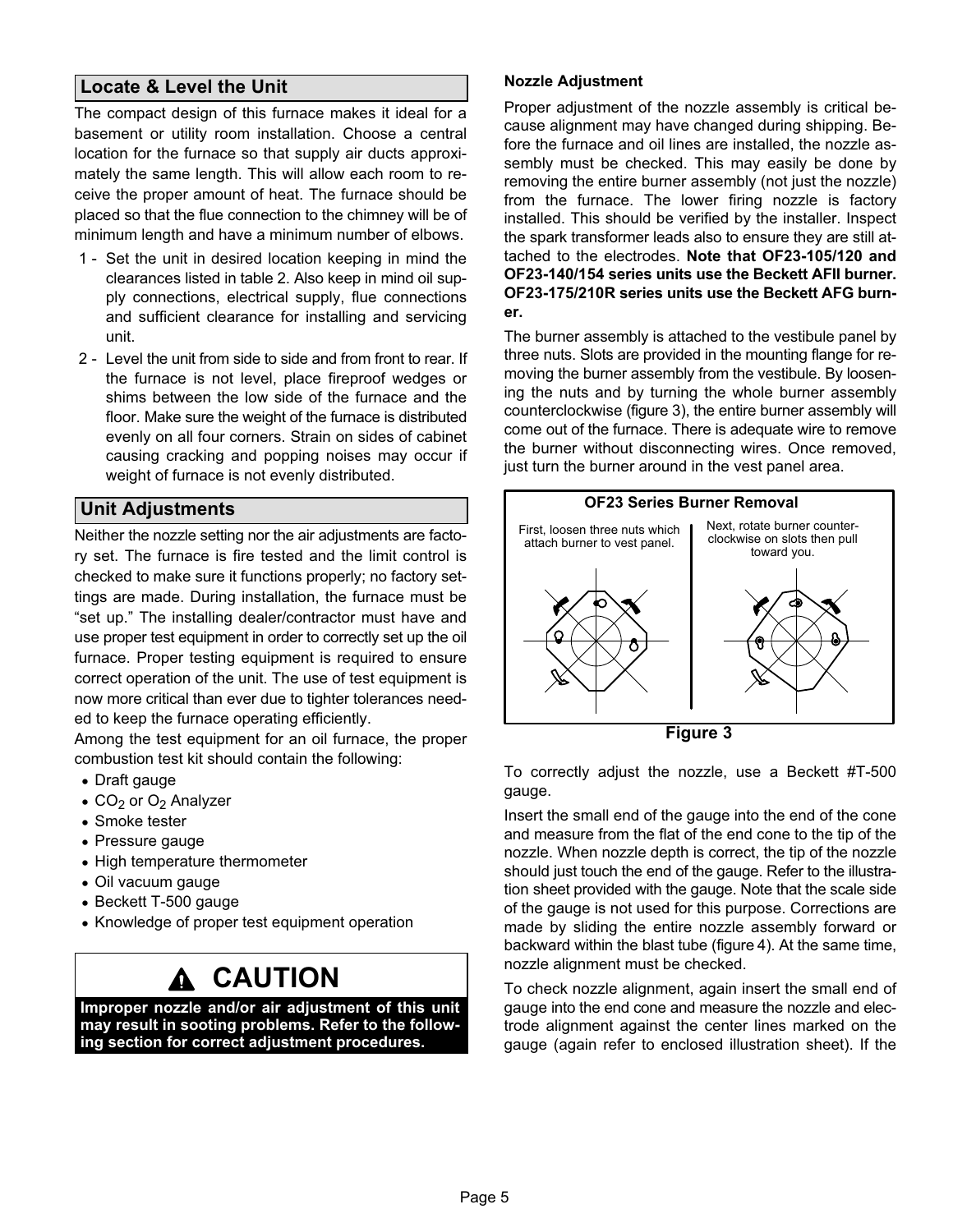<span id="page-5-0"></span>nozzle is not centered, but found to be too far left or right, a new nozzle assembly will need to be ordered. Do not attempt to adjust by bending the 90 degree elbow in the oil line.



Figure 4

# Venting

# WARNING

Combustion air openings in front of the furnace must be kept free of obstructions. Any obstruction will cause improper burner operation and may result in a fire hazard.

# **A WARNING**

The barometric damper shall be in the same atmospheric pressure zone as the combustion air inlet to the furnace. Deviation from this practice will cause improper burner operation and may result in a fire hazard.

# CAUTION

Do not store combustible materials near the furnace or supply air ducts. The material (such as paint, motor oil, gasoline, paint thinner, etc.) may ignite by spontaneous combustion creating a fire hazard.

# WARNING

This furnace is certified for use with type "L" vent. -B" vent must not be used with oil furnaces.

NOTE − Oil burning equipment may be vented into an approved masonry chimney or type L vent. (Type L vent is similar in construction to type B gas vent except it carries a higher temperature rating and is constructed with an inner liner of stainless steel rather than aluminum).

Prior to installation of unit, make a thorough inspection of the chimney to determine whether repairs are necessary. Make sure the chimney is properly constructed and sized according to the requirements of the National Fire Protection Association. The smallest dimensions of the chimney should be at least equal to the diameter of the furnace vent connector. Make sure the chimney will produce a steady draft sufficient to remove all the products of combustion from the furnace. A draft of at least .04" w.c. (9.9 Pa) is required during burner operation.

- 1 − Local building codes may have more stringent installation requirements and should be consulted before installation of unit.
- 2 The vent connector should be as short as possible to do the job.
- 3 − The vent connector should not be smaller than the outlet diameter of the vent outlet of the furnace.
- 4 − Pipe should be at least 24 gauge galvanized.
- 5 − Single wall vent pipe should not run outside or through any unconditioned space.
- 6 − Chimney should extend 3 feet (0.9 m) above highest point where the vent passes through the roof, and 2 feet (0.6 m) higher than any portion of a building within a horizontal distance of 10 feet (3 m).
- 7 The vent must not pass through a floor or ceiling. Clearances to single wall vent pipe should be no less than 6" (152 mm); more if local codes require it.
- 8 The vent may pass through a wall where provisions have been made for a thimble as specified in the Standards of the National Board of Fire Underwriters. See figure 5.



- Figure 5
- 9 The vent pipe should slope upward toward the chimney on horizontal run at least 1/4 inch (6 mm) to the foot (0.3 m) and should be supported by something other than the furnace, such as isolation hangers. See figure [6.](#page-6-0)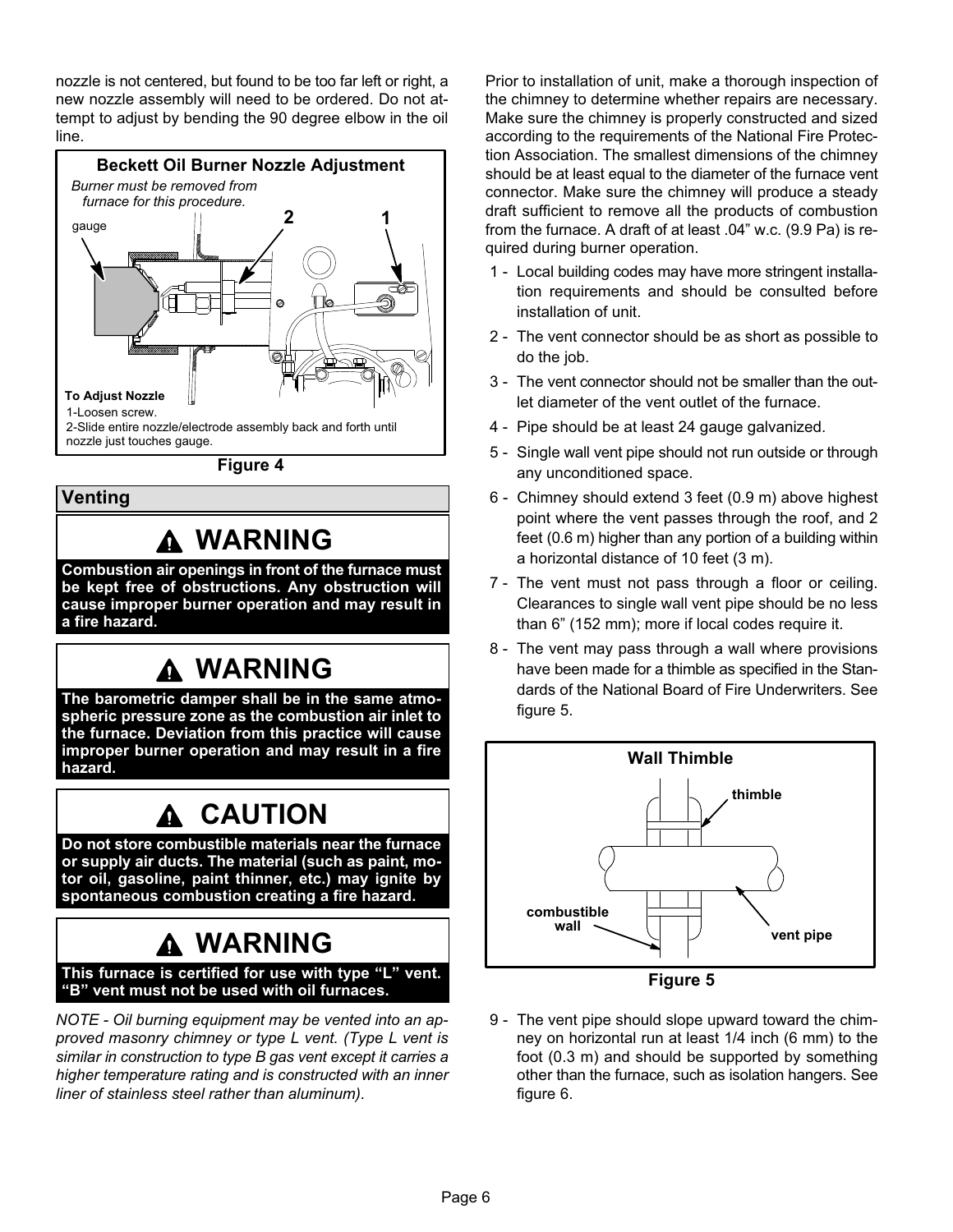<span id="page-6-0"></span>

Figure 6

- 10− Extend the vent pipe into the chimney so that it is flush with the inside of the vent liner. Seal the joint between the pipe and the liner.
- 11− The furnace shall be connected to a factory built chimney or vent complying with a recognized standard, or masonry or concrete chimney lined with a lining material acceptable to the authority having jurisdiction.
- 12− When two or more appliances vent into a common vent, the area of the common vent should not be less than the area of the largest vent or vent connection plus 50% of the area of the additional vent or vent connection. Chimney must be able to sufficiently vent all appliances operating at the same time.
- 13− The vent pipe shall not be connected to a chimney vent serving a solid fuel appliance or any mechanical draft system.
- 14− All unused chimney openings should be closed.
- 15− All vent pipe run through unconditioned areas or outside shall be constructed of factory built chimney sections. See figure 7.
- 16− Where condensation of vent gas is apparent, the vent should be repaired or replaced. Accumulation of condensation in the vent is unacceptable.
- 17− Vent connectors serving this appliance shall not be connected into any portion of mechanical draft systems operating under positive pressure.
- 18− Keep the area around the vent terminal free of snow, ice and debris.

NOTE − If vent pipe needs to exit from side of cabinet, use the pilot hole (located on either side of the unit) to cut a 6" (152 mm) round hole. Attach finishing plate (provided) with four sheet metal screws to cover rough edges.



Figure 7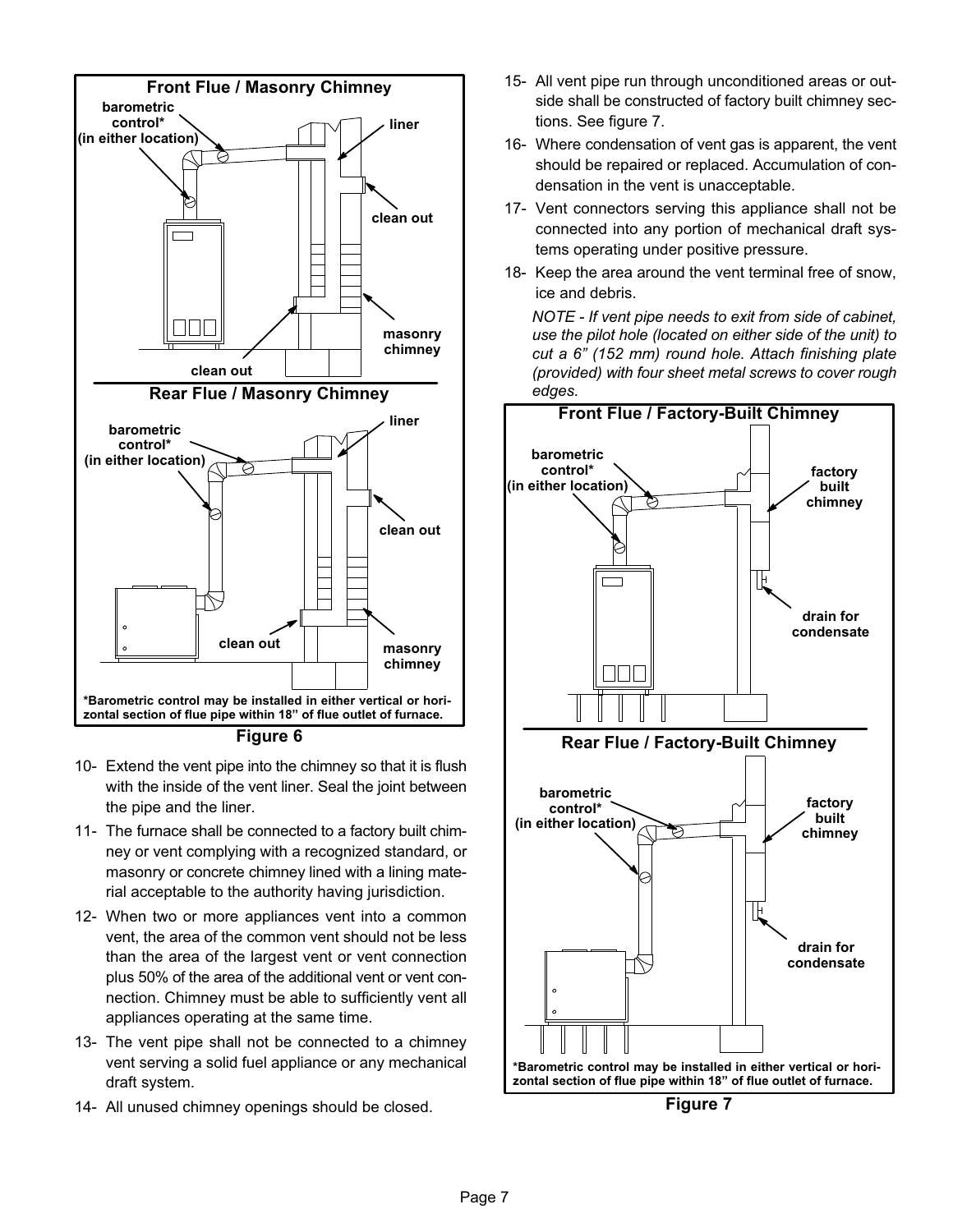### Combustion and Ventilation Air (Confined and Unconfined Spaces)

In the past, there was no problem in bringing in sufficient amounts of outdoor air for combustion −− infiltration provided all the air that was needed and then some. In today's homes built with energy conservation in mind, tight construction practices make it necessary to bring in air from outside for combustion. Consideration must also be given to the use of exhaust fans, appliance vents, chimneys and fireplaces because they force additional air that could be used for combustion out of the house. Unless outside air is brought into the home for combustion, negative pressure (pressure outside is greater than inside pressure) will build to the point that a down draft can occur in the furnace vent pipe or chimney. Combustion gases enter the living space creating a potentially dangerous situation.

The importance of the previous paragraph cannot be overstated. Users may inadvertently block fresh air intakes after installation.

In the absence of local codes concerning air for combustion and ventilation, the following section outlines guidelines and recommends procedures for operating oil furnaces in a manner that ensures efficient and safe operation. Special consideration must be given to combustion air needs as well as requirements for exhaust vents and oil piping.

Combustion Air Requirements

# A CAUTION

Insufficient combustion air can cause headaches, nausea, dizziness or asphyxiation. It will also cause excess water in the heat exchanger resulting in rusting and premature heat exchanger failure. It can also cause property damage.

All oil-fired appliances require air to be used for the combustion process. If sufficient amounts of combustion air are not available, the furnace or other appliance will operate in an inefficient and unsafe manner. Enough air must be provided to meet the needs of all fuel-burning appliances, as well as appliances such as exhaust fans which force air out of the home. When fireplaces, exhaust fans, or clothes dryers are used at the same time as the furnace, much more air is required to ensure proper combustion and to prevent a down-draft situation. Insufficient amounts of air also cause incomplete combustion which can result in sooting. Requirements for providing air for combustion and ventilation depend largely on whether the furnace is installed in an unconfined or confined space.

### Unconfined Space

An unconfined space is an area such as a basement or large equipment room with a volume greater than 50 cubic feet (1.4 cubic meters) per 1,000 Btu (293 W) per hour of the combined input rating of all appliances installed in that space. This space also includes adjacent rooms which are not separated by a door. Though an area may appear to be unconfined, it might be necessary to bring in outdoor air for combustion if the structure does not provide enough air by infiltration. If the furnace is located in a building of tight construction with weather stripping and caulking around the windows and doors, follow the procedures outlined for using air from the outside for combustion and ventilation.

### Confined Space

A confined space is an area with volume less than 50 cubic feet (1.4 cubic meters) per 1,000 Btu (293 W) per hour of the combined input rating of all appliances installed in that space. This definition includes furnace closets or small equipment rooms.

When the furnace is installed so that supply ducts carry air circulated by the furnace to areas outside the space containing the furnace, the return air must be handled by ducts which are sealed to the furnace casing and which terminate outside the space containing the furnace. This is especially important when the furnace is mounted on a platform in a confined space such as a closet or small equipment room. Even a small leak around the base of the unit at the platform or at the return air duct connection can cause a potentially dangerous negative pressure condition. Air for combustion and ventilation can be brought into the confined space either from inside the building or from outside.

### Air from an Adjacent Space

If the confined space housing the furnace adjoins space categorized as unconfined, air can be brought in by providing two permanent openings between the two spaces. Each opening must have a minimum free area of 1 square inch (6.4 square centimeters) per 1,000 Btu (293 W) per hour of the total input rating of all fuel-fired equipment in the confined space. Each opening must be at least 100 square inches (614.5 square centimeters). One opening shall be within 12" (305 mm) of the top of the enclosure and one opening within 12" (305 mm) of the bottom (See figure 8).



Figure 8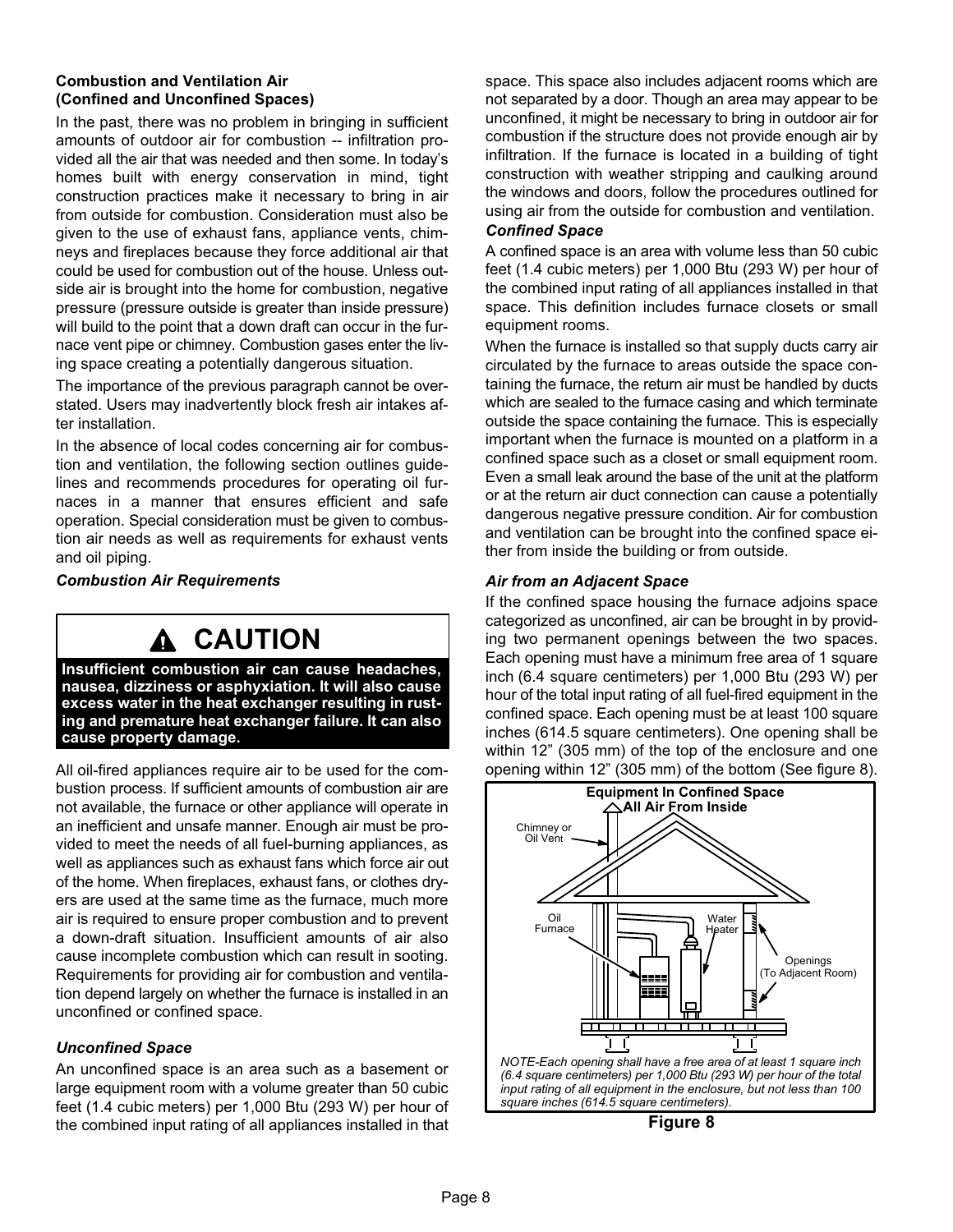### Air from Outside

If air from outside is brought in for combustion and ventilation, the confined space shall be provided with two permanent openings. One opening shall be within 12" (305 mm) of the top of the enclosure and one within 12" (305 mm) of the bottom. These openings must communicate directly or by ducts with the outdoors or spaces (crawl or attic) that freely communicate with the outdoors or indirectly through vertical ducts. Each opening shall have a minimum free area of 1 square inch (6.4 square centimeters) per 4,000 Btu (1172 W) per hour of total input rating of all equipment in the enclosure (See figures 9 and 10). When communicating with the outdoors through horizontal ducts, each opening shall have a minimum free area of 1 square inch (6.4 square centimeters) per 2,000 Btu (586 W) per total input rating of all equipment in the enclosure (See figure 11).



NOTE−The inlet and outlet air openings shall each have a free area of at least one square inch (6.4 square centimeters) per 4,000 Btu (1172 W) per hour of the total input rating of all equipment in the enclosure.

#### Figure 9





Figure 10



Figure 11

4,000 Btu (1172 W) per hour of the total input rating of all other

equipment in the enclosure.

When ducts are used, they shall be of the same cross−sectional area as the free area of the openings to which they connect. The minimum dimension of rectangular air ducts shall be no less than 3" (76 mm). In calculating free area, the blocking effect of louvers, grilles, or screens must be considered. If the design and free area of protective covering is not known for calculating the size opening required, it may be assumed that wood louvers will have 20 to 25 percent free area and metal louvers and grilles will have 60 to 75 percent free area. Louvers and grilles must be fixed in the open position or interlocked with the equipment so that they are opened automatically during equipment operation.

# CAUTION

Combustion air openings in the front of the furnace must be kept free of obstructions. Any obstruction will cause improper burner operation and may result in a fire hazard or injury.

# **A CAUTION**

The barometric control shall be in the same atmospheric pressure zone as the combustion air inlet to the furnace. Deviation from this practice will cause improper burner operation and may result in a fire hazard or injury.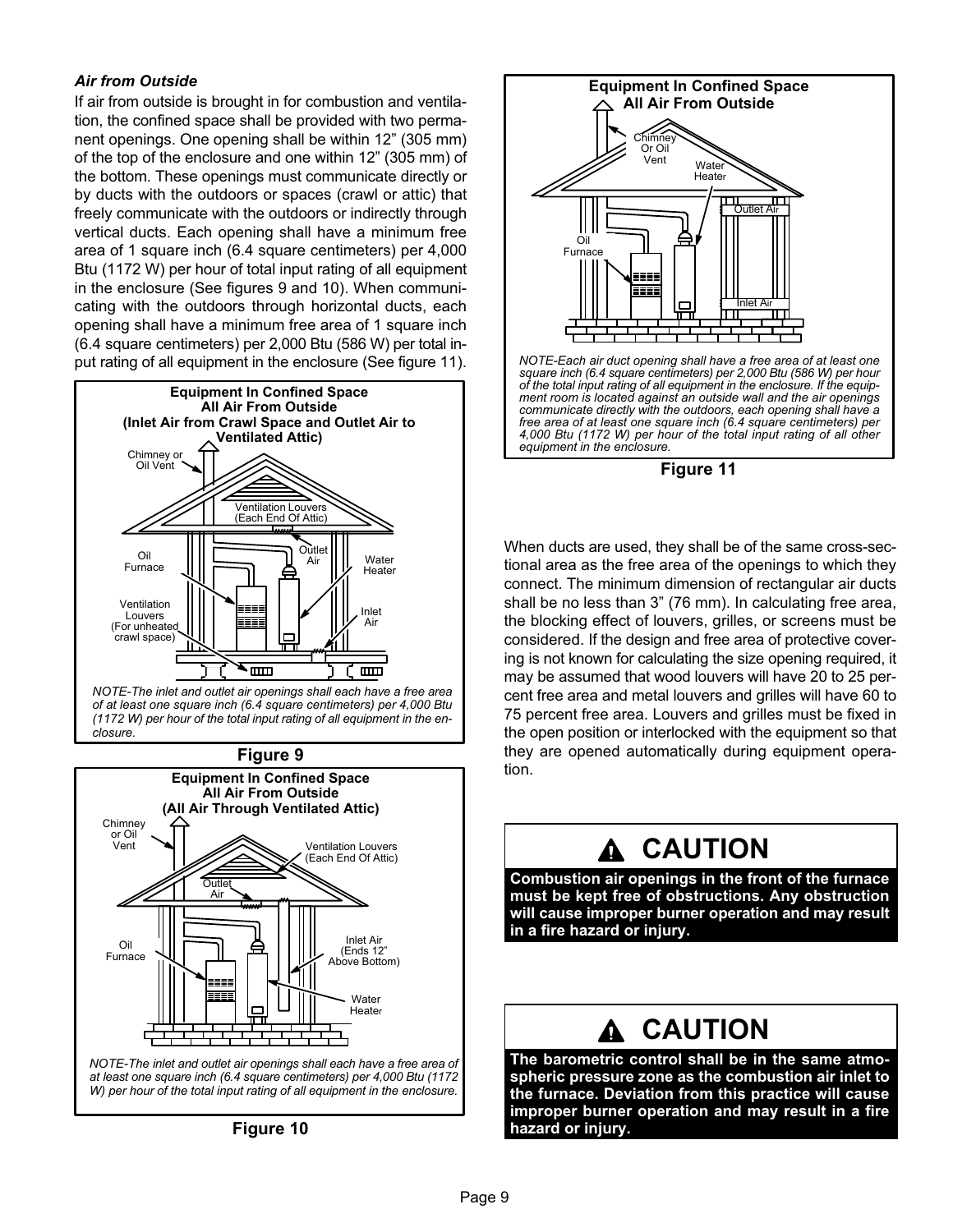### Direct Connection of Outdoor Air for Combustion

The Beckett AFII burner was designed to allow for direct air intake piping (4" [102 mm]). The maximum equivalent length of pipe is 70 feet (21.3 m). A 90 $^{\circ}$  elbow equals 6 feet (1.8 m). The enclosed intake pipe ring may be used to facilitate direct air intake to the burner through the right side of the cabinet. The AFG burner requires a special kit for direct air intake. Refer to kit instructions.

To convert the AFII burner from confined space to outside combustion air, remove the three screws which attach the inlet air scoop to the burner and insert 4" (102 mm) direct air intake piping.

The use of a barometric relief placed in the intake pipe is recommended when outdoor combustion air is directly connected to the burner. This will allow confined space air to be used as combustion air in the event that the opening to the outdoor air becomes blocked. Use a barometric relief in the intake to reduce the chance of sooting.

# A CAUTION

DO NOT USE a barometric draft relief in exhaust vent pipe if outdoor combustion air is connected directly to the burner.

### Removal of Unit from Common Venting System

In the event that an existing furnace is removed from a venting system commonly run with separate appliances, the venting system is likely to be too large to properly vent the remaining attached appliances. The following test should be conducted while each appliance is in operation and the other appliances not in operation remain connected to the common venting system. If venting system has been installed improperly, the system must be corrected as outlined in the previous section.

- 1 Seal any unused openings in the common venting system.
- 2 Visually inspect venting system for proper size and horizontal pitch and determine there is no blockage or restriction, leakage, corrosion or other deficiencies which could cause an unsafe condition.
- 3 − Insofar as is practical, close all building doors and windows and all doors between the space in which the appliances remaining connected to the common venting system are located and other spaces of the building. Turn on clothes dryers and any appliances not connected to the common venting system. Turn on any exhaust fans, such as range hoods and bathroom exhausts, so they will operate at maximum speed. Do not operate a summer exhaust fan. Close fireplace dampers.
- 4 − Following the lighting instruction on the unit, place the appliance being inspected in operation. Adjust thermostat so appliance will operate continuously.
- 5 − Test for spillage using a draft gauge.
- 6 − After it has been determined that each appliance remaining connected to the common venting system properly vents when tested as outlined above, return doors, windows, exhaust fans, fireplace dampers and any other fuel burning appliance to its previous condition of use.
- 7 − If improper venting is observed during any of the above tests, the common venting system must be corrected.

### Horizontal Venting

The OF23 is approved for horizontal venting with the following mechanical vent systems:

Tjernlund (sideshot) #SS1C (Cat. #35E08) or Field Controls #SWG−5 (Cat. #35P08) with the CK−61 (Cat. #18N28) control kit. Refer to the manufacturers' installation instructions for proper installation procedures and service parts information.

The barometric draft control must be installed within 18 inches of the furnace flue outlet. See figure [12](#page-10-0) for barometric draft control location.

Do not common vent with any other appliance when using sidewall vent system.

The maximum equivalent length of pipe is 70 equivalent feet. A 90 $^{\circ}$  elbow equals 6 ft. Minimum length is 15 equivalent feet. Calculate the equivalent vent pipe footage from the furnace to the mechanical vent system (Tjernlund or Field Controls) by adding the straight vent pipe length and the equivalent elbow lengths together.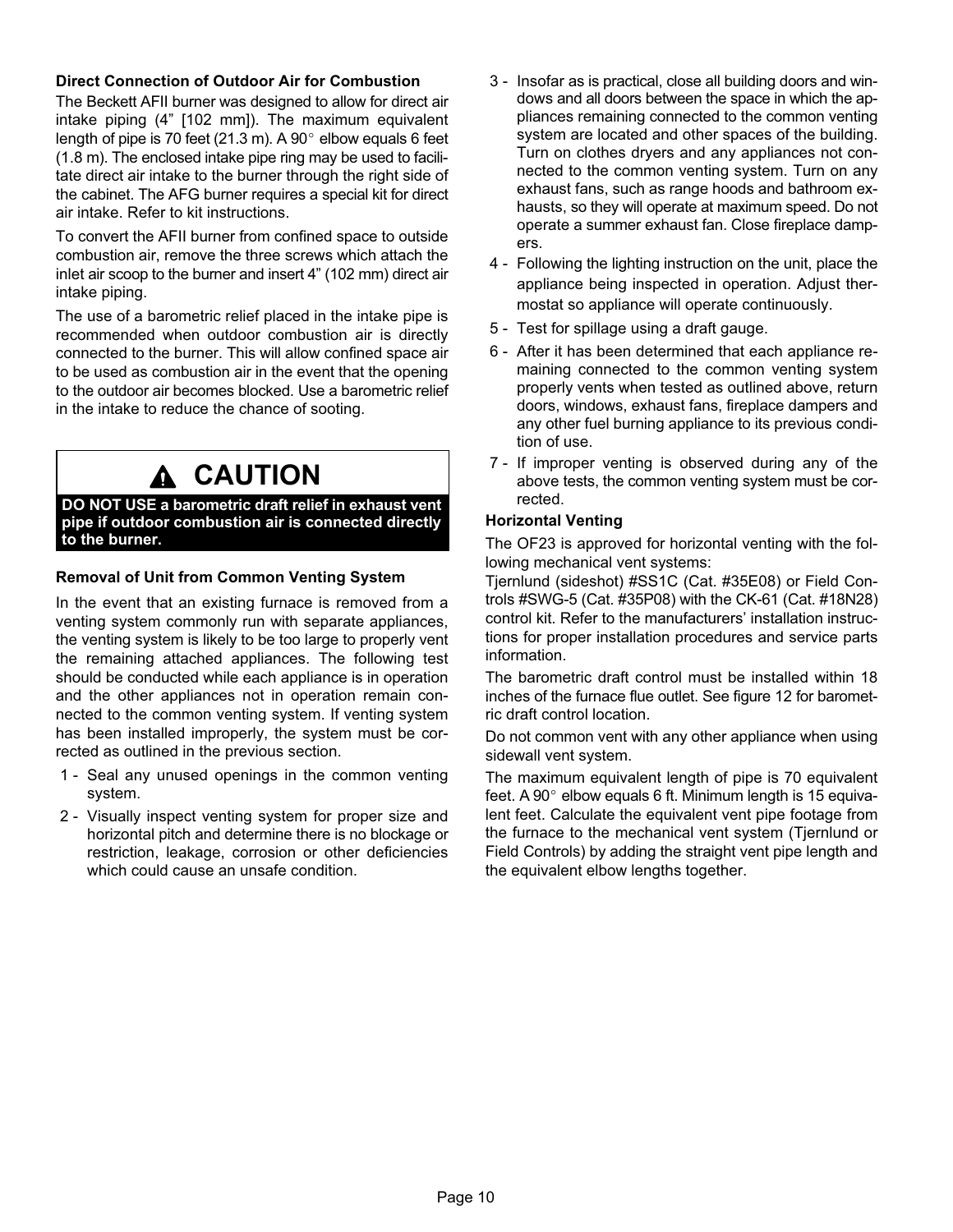<span id="page-10-0"></span>

Figure 12

### Flue Connections

# **AIMPORTANT**

When flue pipe is installed at less than minimum clearance listed in table 2, radiation shields must be installed. See 13.

For front flue models, the enclosed exhaust pipe ring may be used for pipe to exit the left or right side of cabinet. Center line marks are provided in cabinet.

Use 24 gauge or heavier galvanized smoke pipe and fittings to connect furnace to vent. Connect flue pipe to chimney using the least number of elbows and angles possible. Flue pipe or vent connector must be inserted into but not beyond the outside wall of the chimney flue. No reduction in diameter of flue pipe is acceptable. It is best to have flue pipe as short and direct as possible. Where two or more appliances vent into a common flue, the area of the common flue should be at least equal to the area of the largest flue or vent connector, plus 50% of the area of any additional flues or vent connectors. Install the barometric draft control (provided) and flue pipe according to instructions packed with control.



Inspect flue pipe annually. Clean soot or ash from flue pipe, if necessary. If pipe is rusted, replace.

Install draft control at least 12 inches beyond the furnace. If there is no space to install the draft control in the flue pipe it may be installed in the vent above the flue pipe. Follow the instructions packed with the draft control.

### Alternate Side Flue Connections

The vent pipe may exit the top or sides of the cabinet. A hole is provided in the top cap for top exit. For side exit, locate the center hole punched in the side of the cabinet. See unit dimensions on page 2. Using it as the center point, cut a 6 inch (152 mm) round hole in the cabinet's side. Using it as the center point, cut a 6 inch (152 mm) round hole in the cabinet's side. Install the barometric draft control within 18 inches of the furnace flue outlet. Attach the provided finishing plate to cover rough edges.

# Supply & Return Air Plenums

Secure return air plenum to unit using sheet metal screws. NOTE − The following are suggested procedures that should be followed when installing the supply air plenum.

- 1− Use sealing strips of fiberglass.
- 2− In all cases, the plenum should be secured to furnace or evaporator cabinet with sheet metal screws.
- 3− Install supply and return air ducts as desired.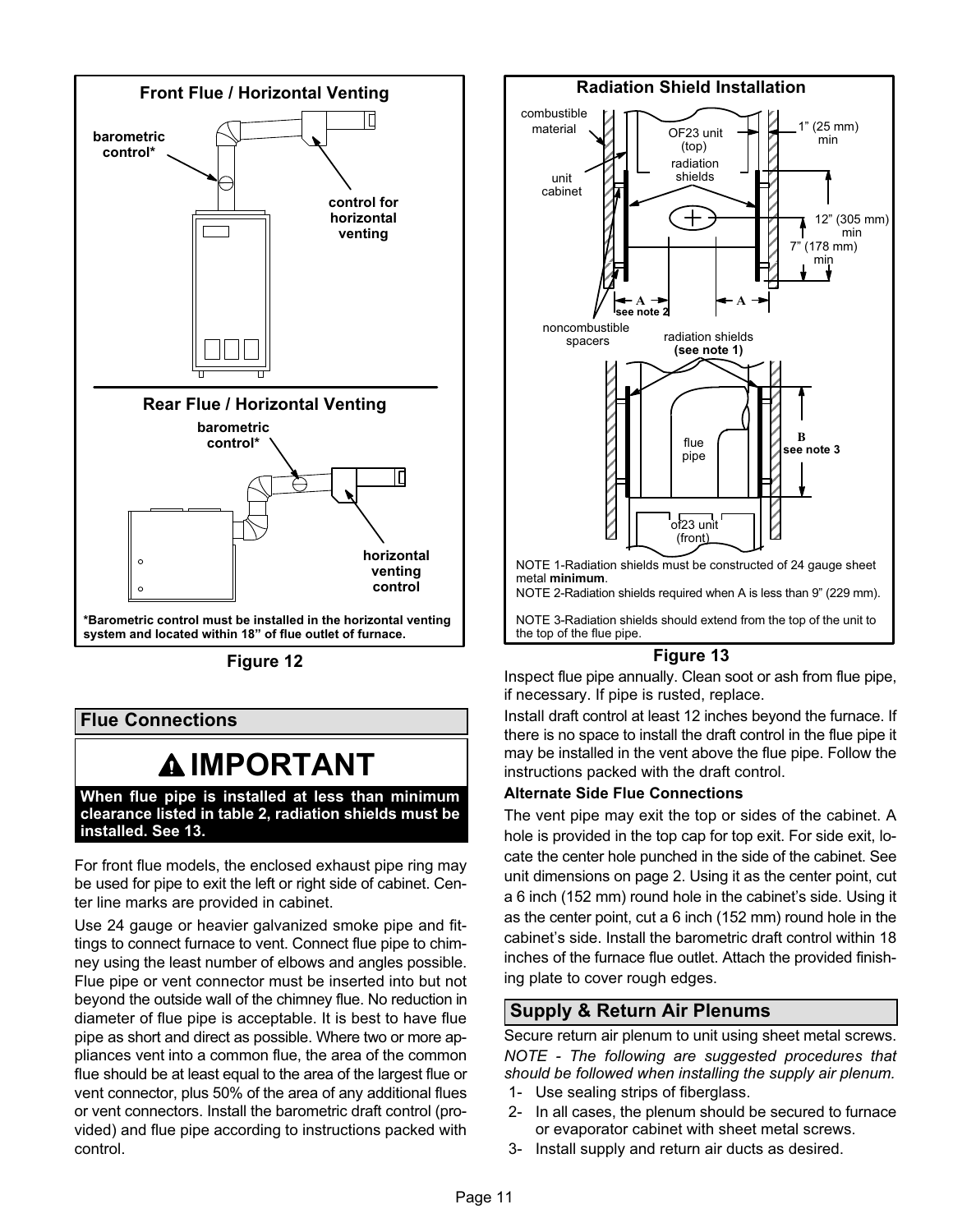# <span id="page-11-0"></span>Oil Supply Line Sizing

Ensure that the restrictions of the piping system, plus any lift involved, do not exceed the capability of the oil pump. Use the following guidelines when determining whether to use a single−or two−stage oil pump.

### One−Pipe System

When using a one−pipe system with the oil tank above the burner and a vacuum of 6" (152 mm) Hg or less, a single− stage fuel pump with a supply line and no return line should be adequate. See figure 14. Manual bleeding of the fuel pump is required on initial start up. Failure to bleed air from the oil pump could result in an air lock/oil starvation condition.

NOTE − As an extra precaution, cycle heating on and off ten times after bleeding air from the oil pump. This will eliminate air in the gun assembly.



To determine the length of the run for piping, refer to table 2

Table 2 One−Pipe Oil Line Sizing

| <b>Line Length</b> | <b>Pipe Diameter (OD Tubing)</b> |
|--------------------|----------------------------------|
| $0-50'$ (15 m)     | $3/8$ " (10 mm)                  |
| $51-100'$ (15 m)   | $1/2$ " (12 mm)                  |

### Two−Pipe System

When using a two−pipe system with the oil tank below the level of the burner, a single−stage fuel pump should be used in lift conditions of up to 10 feet (3 m) and/or a vacuum of 10" (254 mm) Hg or less. See figure 15. Use a two−stage fuel pump when lift exceeds 10 feet (3 m) and/or a vacuum of 10" (254 mm) Hg to 15" (381 mm) Hg.

Both conditions require that you use of a two−pipe system, which consists of a return line that purges the fuel pump of air by returning it to the tank. To determine the run and lift for piping, refer to table 3 .



Use continuous lengths of heavy wall copper tubing or steel pipe for oil supply pipe. Install oil supply pipe under floor or near walls to protect it from damage. Avoid running pipes along joists or reverberating surfaces. Always use flare fittings. All fittings must be accessible. Do not use compression fittings.

 $\frac{1}{2}$   $\frac{1}{2}$   $\frac{1}{2}$   $\frac{1}{2}$   $\frac{1}{2}$   $\frac{1}{2}$   $\frac{1}{2}$   $\frac{1}{2}$   $\frac{1}{2}$   $\frac{1}{2}$   $\frac{1}{2}$   $\frac{1}{2}$   $\frac{1}{2}$   $\frac{1}{2}$   $\frac{1}{2}$   $\frac{1}{2}$   $\frac{1}{2}$   $\frac{1}{2}$   $\frac{1}{2}$   $\frac{1}{2}$   $\frac{1}{2}$   $\frac{1}{2}$ 

Table 3

| ြင်္ချီ<br>$\overline{\bigg  \begin{matrix} 0 & 0 \\ 0 & 0 \\ 0 & 0 \end{matrix}} \bigg $                                                                                                                                                                                                                                    | Tank<br>Shut-off<br>Valve                                                                                | 8 ft (2.4 m)<br>Maximum | Two-Pipe Maximum Pipe Length (H + R) |                            |                              |                             |                  |                      |
|------------------------------------------------------------------------------------------------------------------------------------------------------------------------------------------------------------------------------------------------------------------------------------------------------------------------------|----------------------------------------------------------------------------------------------------------|-------------------------|--------------------------------------|----------------------------|------------------------------|-----------------------------|------------------|----------------------|
| ช≏<br>$\circ$<br>O                                                                                                                                                                                                                                                                                                           |                                                                                                          | One Pipe Lift           |                                      |                            |                              | 3450 RPM - 3 GPH (11.4 LPH) |                  |                      |
| $\begin{array}{c} \left\vert \phi \right\vert _{\mathsf{Q}}\mathsf{Q} \\ \left\vert \phi \right\vert _{\mathsf{Q}} \mathsf{Q} \end{array}$<br>$\overline{\begin{matrix} 0 & 0 \\ 0 & 0 \\ 0 & 0 \end{matrix}}$                                                                                                               |                                                                                                          |                         |                                      | Lift "H"                   | $3/8$ " (10 mm) OD<br>Tubing |                             | 1/2"<br>Tubing   | $(12 \text{ mm})$ OD |
| O<br>ୄୄୄୄ                                                                                                                                                                                                                                                                                                                    | ० <i>ँ</i> ० <i>ँ</i> ० <i>ँ</i> ०ँ०ँ०ँ०ँ०ँ<br><u>ञ्हरुष</u><br>$\circ^{\circ}$<br>ంె<br>$\sim$          |                         |                                      |                            | Single<br>Stage              | Two<br>Stage                | Single<br>Stage  | Two<br>Stage         |
|                                                                                                                                                                                                                                                                                                                              | Figure 14                                                                                                |                         |                                      | $\overline{0}$<br>(0.0 m)  | 84'<br>(25.6 m)              | 93'<br>(28.3 m)             | 100'<br>(30.5 m) | 100'<br>(30.5 m)     |
|                                                                                                                                                                                                                                                                                                                              | Table 2<br><b>One-Pipe Oil Line Sizing</b>                                                               |                         |                                      | $2^{\prime}$<br>(0.6 m)    | 73'<br>(22.3 m)              | 85'<br>(25.9 m)             | 100'<br>(30.5 m) | 100'<br>(30.5 m)     |
| e Length                                                                                                                                                                                                                                                                                                                     | <b>Pipe Diameter (OD Tubing)</b>                                                                         |                         |                                      | 4'<br>(1.2m)               | 63'<br>(19.2 m)              | 77'<br>(23.5 m)             | 100'<br>(30.5 m) | 100'<br>(30.5 m)     |
| 50' (15 m)                                                                                                                                                                                                                                                                                                                   | $3/8$ " (10 mm)                                                                                          |                         |                                      | 6'                         | 52'                          | 69'                         | 100'             | 100'                 |
| 100' (15 m)                                                                                                                                                                                                                                                                                                                  | $1/2$ " (12 mm)                                                                                          |                         |                                      | (1.8m)                     | (15.8 m)                     | (21.0 m)                    | (30.5 m)         | (30.5 m)             |
|                                                                                                                                                                                                                                                                                                                              | <b>Two-Pipe System</b>                                                                                   |                         |                                      | $\overline{8}$<br>(2.4m)   | 42'<br>(12.8 m)              | 60'<br>(18.3 m)             | 100'<br>(30.5 m) | 100'<br>(30.5 m)     |
|                                                                                                                                                                                                                                                                                                                              | using a two-pipe system with the oil tank below the<br>of the burner, a single-stage fuel pump should be |                         |                                      | 10'<br>(3.0m)              | 31'<br>(9.4 m)               | 52'<br>(15.9 m)             | 100'<br>(30.5 m) | 100'<br>(30.5 m)     |
| n lift conditions of up to 10 feet (3 m) and/or a vacuum<br>(254 mm) Hg or less. See figure 15. Use a two-stage<br>ump when lift exceeds 10 feet (3 m) and/or a vacuum<br>(254 mm) Hg to 15" (381 mm) Hg.<br>conditions require that you use of a two-pipe system,<br>consists of a return line that purges the fuel pump of |                                                                                                          |                         |                                      | $\overline{12'}$<br>(3.7m) | 21'<br>(6.4 m)               | 44'<br>(13.4 m)             | 83'<br>(25.3 m)  | 100'<br>(30.5 m)     |
|                                                                                                                                                                                                                                                                                                                              |                                                                                                          |                         |                                      | 14'<br>(4.3m)              |                              | 36'<br>(11.0 m)             | 41'<br>(12.5 m)  | 100'<br>(30.5 m)     |
|                                                                                                                                                                                                                                                                                                                              |                                                                                                          |                         |                                      | 16'<br>(4.9m)              |                              | 27'<br>(8.2 m)              |                  | 100'<br>(30.5 m)     |
| returning it to the tank. To determine the run and lift<br>oing, refer to table 3.                                                                                                                                                                                                                                           |                                                                                                          |                         |                                      | 18'<br>(5.5m)              |                              |                             |                  | 76'<br>(23.2 m)      |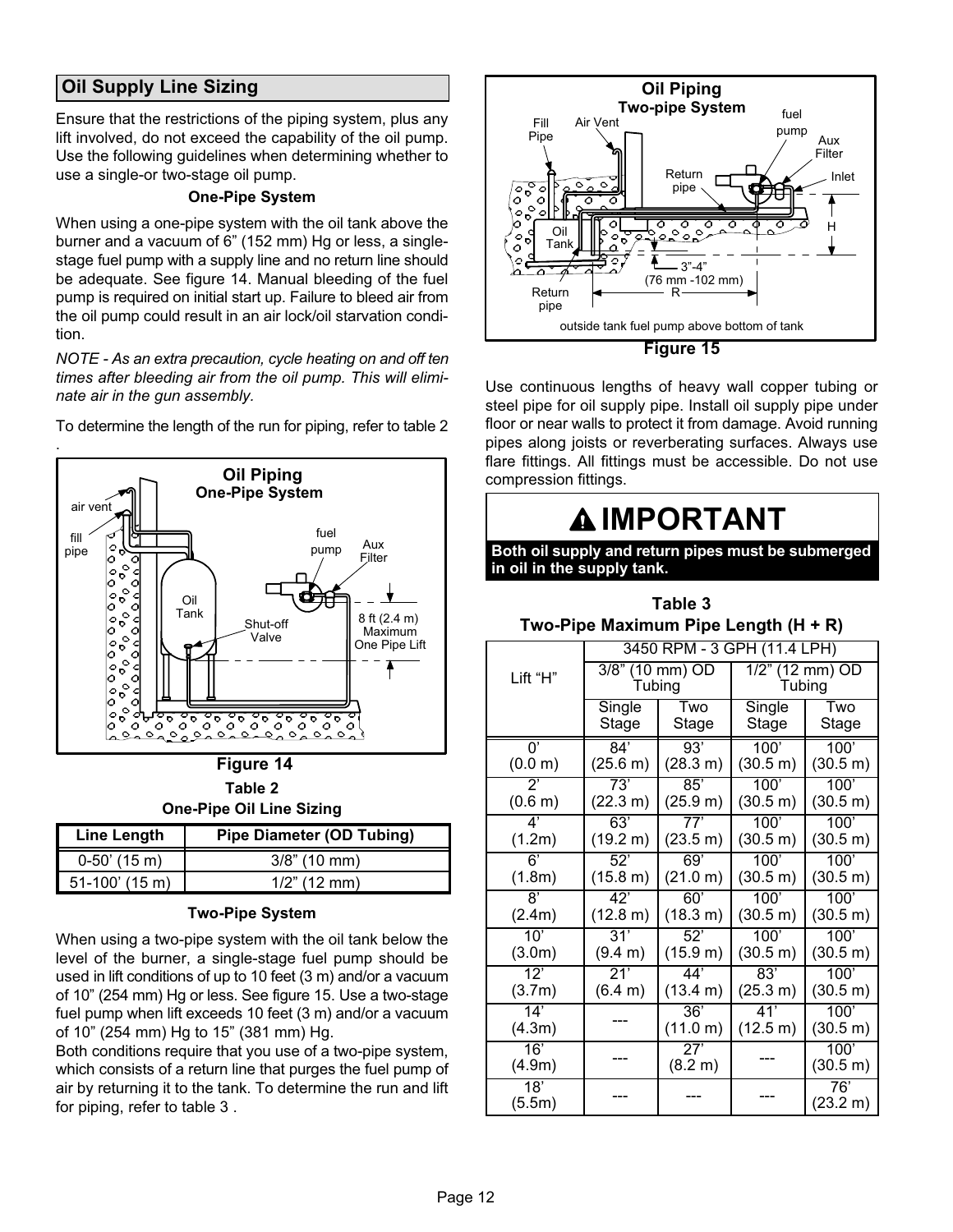# Oil Supply Line & Filter Connections

One−Pipe Systems

# CAUTION

Do not install the bypass plug into the pump on one− pipe systems.

The burner is shipped with fuel pump set for one−pipe operation. For one−pipe systems, the oil supply pipe is connected to the inlet tap on the pump. A one−pipe system should only be used where there is gravity oil flow to the pump and the pipe is not run at any point above the oil level in the tank.

- 1 − Connect the inlet pipe to the pump inlet. Start the burner.
- 2 − Set the primary burner control for continuous operation during purging.
- 3 − Turn the bleed valve one turn counterclockwise.
- 4 − Bleed the unit until all air bubbles disappear.

NOTE − Hurried bleeding will prevent the unit from operating properly.

5 - Tighten the bleed valve securely.

### Two−Pipe Systems

If the installation requires a two−pipe operation, install the bypass plug included in the bag which is attached to the pump. To convert the pump, install the bypass plug according to the provided pump instructions. Notice in the twopipe system the return pipe must terminate in the tank 3" (76 mm) to 4" (102 mm) above the supply inlet. Ensure the return pipe terminates at the correct measurement or air may escape into the system. This could result in loss of prime.

NOTE− If using an outside tank in cold climates a number one fuel or an oil treatment is strongly recommended.

- 1 Remove 1/4" plug from return port.
- 2 Insert bypass plug and tighten it. See figure [15](#page-11-0).
- 3 − Attach the return and inlet pipes. Start the burner. Air bleeding is automatic.

NOTE − If a faster bleed is necessary, open the bleed valve.

 4 − The return pipe must terminate 3" to 4" above the supply pipe inlet. See figure [15.](#page-11-0)

NOTE − If the return pipe does not terminate where it should, air may enter the system, and prime may be lost.

An oil filter is required for all models. Install filter inside the building between the tank shut-off valve and the burner. Locate filter close to burner for easy maintenance. Table 4 lists the filters for the OF23 furnace.

Consult the burner manufacturer's instructions that are included with the unit for further details concerning oil supply pipe connections.

### Table 4 Oil Filters (All Models)

| <b>Oil Filters</b>                                 | Cat.<br><b>Number</b> |
|----------------------------------------------------|-----------------------|
| 10 micron filter (no mounting bracket)             | 81P89                 |
| 10 micron filter (mounting bracket)                | 53P92                 |
| 10 micron replacement cartridge for filter, 45 gph | 53P93                 |
| Filter restriction indicator gauge                 | 53P90                 |

### Leak Check

After oil piping is completed, carefully check all piping connections (factory and field) for oil leaks.

### Oil Line Heater (Optional)

A heater for the oil pipe is available for applications that are located in cold climates. The heater warms the oil pipe to assist the initial start−up.

### Electrical Wiring

All wiring must conform to the National Electric Code (NEC), or Canadian Electric Code (CEC) and any local codes. Refer to figure 16 for terminal designations on fan control board.

- 1 Refer to appliance rating plate for proper fuse size.
- 2 − Install room thermostat and make wire connections to the fan control board. Avoid installing thermostat on an outside wall or where it can be affected by radiant heat. Set the adjustable heat anticipator on thermostat according to the wiring diagram sticker provided on unit.
- 3 − Install a separate fused disconnect switch near unit so power can be shut off for servicing.
- 4 − Complete line voltage wiring from disconnect switch near unit to make-up box.

NOTE − An equipment ground screw is provided. Refer to unit wiring diagram and figure 16 for OF23 series units. Ground unit using a suitable ground wire.

5 - Any accessory rated up to 1 amp can be connected to the accessory terminal. The accessory terminal is energized when the blower is in operation.



Figure 16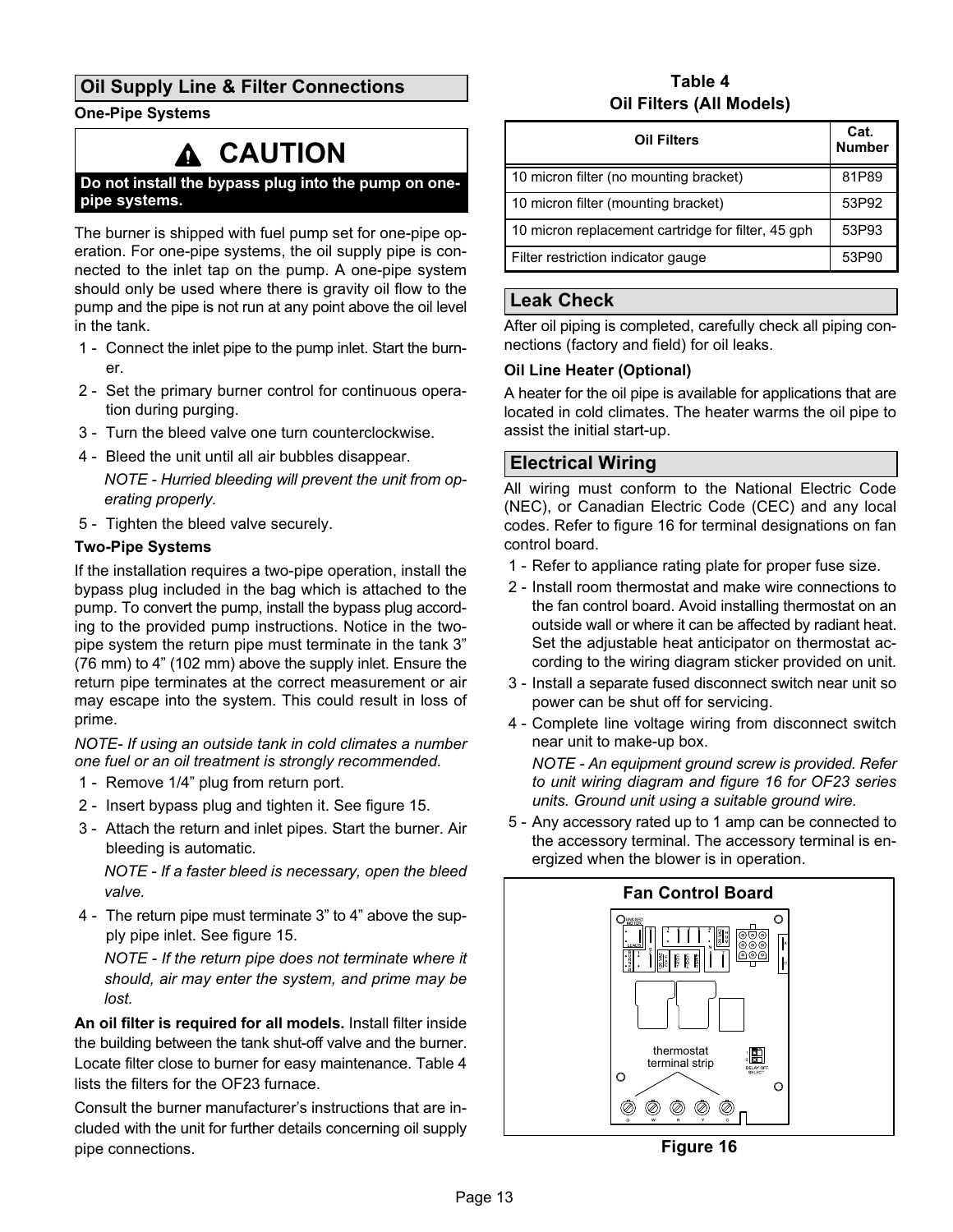

Figure 17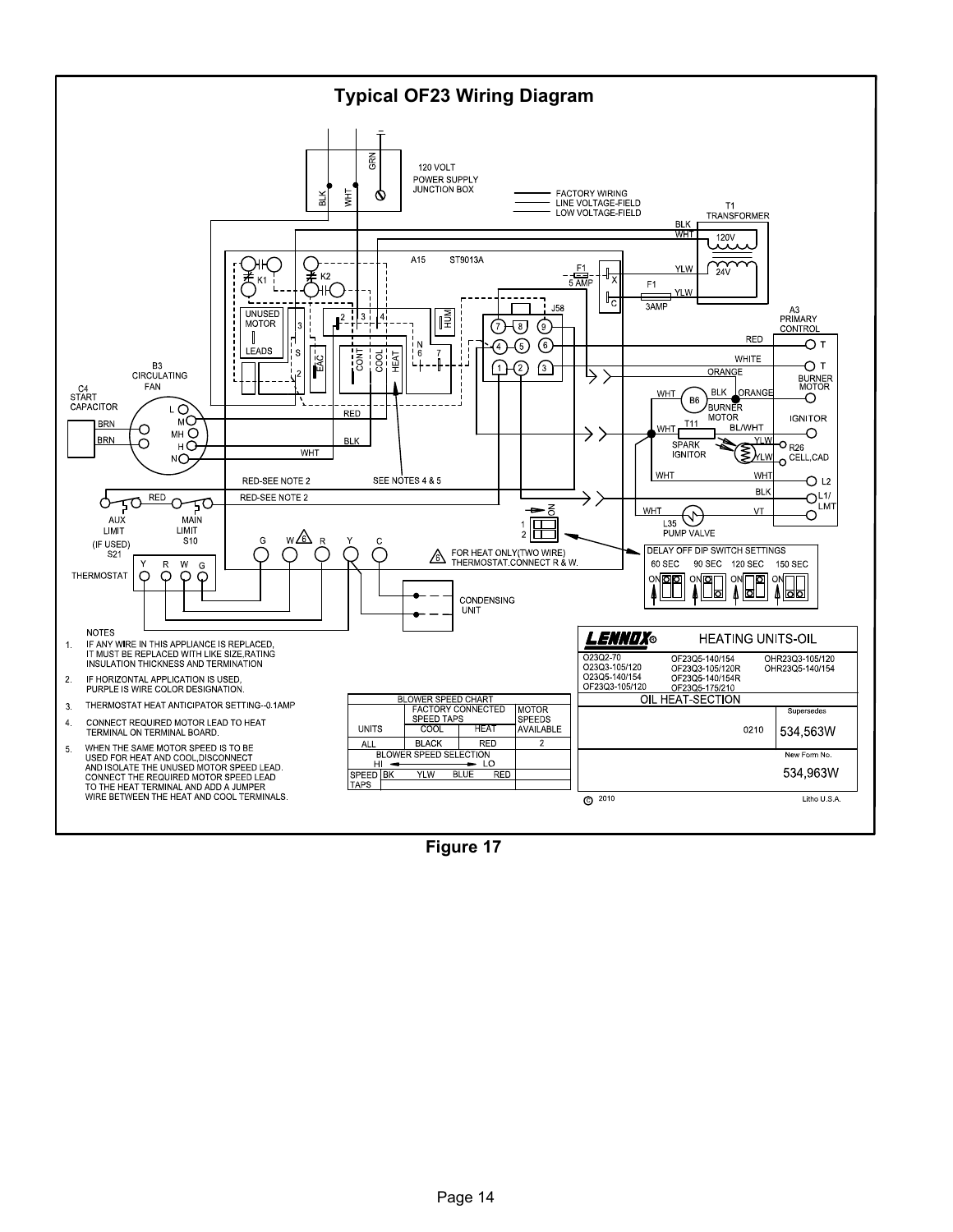# Typical OF23 Wiring Diagram



Figure 18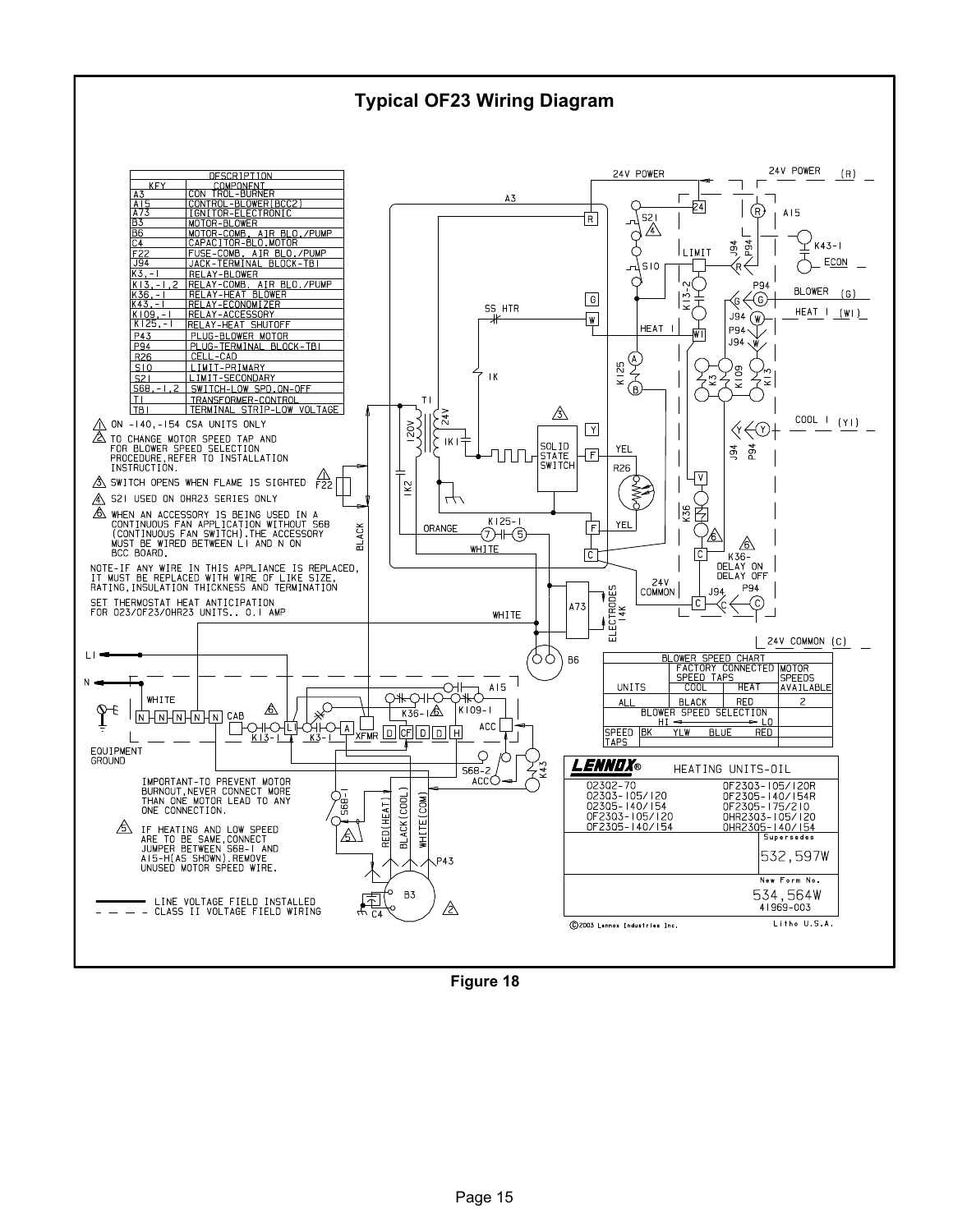# Start−Up & Adjustment

Before starting unit, make sure the oil tank is adequately filled with clean No. 1 or No. 2 furnace oil.

NOTE − Water, rust or other contaminants in oil supply system will cause malfunction and failure of the internal parts of the fuel unit.

# **A CAUTION**

Never burn garbage or paper in the heating system. Never leave papers near or around the unit.

# A CAUTION

#### Blower access door must be in place before start-up.

- 1 − Set thermostat for heating demand and turn on electrical supply to unit.
- 2 − Check initial air adjustment. All units are equipped with an air adjustment dial on the right side of the burner. See burner parts arrangement illustration.
- 3 − Turn unit on. Place a can or container under the bleed port located on the fuel pump. Loosen nut on bleed port to release air and oil mixture from fuel line. Allow mixture to escape until a steady stream of oil is emitted from the port. Drain at least 1/2 pint of oil from the pump. Retighten nut on bleed port.

NOTE − A two−line fuel system will normally bleed itself by forcing air back to the tank through the return line. This type of bleeding procedure is not necessary.

 4 − If burner fails to start, push reset button on primary safety control and the burner motor reset button once. See part arrangement illustration.

# A CAUTION

#### Do not push the reset button on the primary control more than one time.

 5 − If burner fails to light again, refer to the troubleshooting section in this manual.

#### A − Fuel Pump Pressure Adjustment

Measure fuel pump pressure with unit off. Attach pressure gauge to pump outlet. Turn unit on and check pressure and compare to table 3. Adjust if necessary.

#### B − Temperature Rise Adjustment

To measure temperature rise, place plenum thermometers in warm air and return air plenums. Locate thermometer in warm air plenum where thermometer will not "see" the heat exchanger to prevent it from picking up radiant heat. Set thermostat to its highest setting to start unit. After plenum thermometers have reached their highest and steadiest readings, subtract the readings. The difference in temperatures in the supply and return air plenums should approximate the temperatures listed in table 5 and the appliance rating plate. If not, adjust the blower motor pulley to adjust the blower speed.

Table 5

| <b>OF23</b><br>Unit | nozzle size,<br>spray, angle, &<br>pattern | input<br>rating<br><b>BTU/HR</b> | output<br>rating<br><b>BTU/HR</b> | head            | temp<br>rise F° |
|---------------------|--------------------------------------------|----------------------------------|-----------------------------------|-----------------|-----------------|
| $-105$              | .65GPH-.80° B                              | 105,000                          | 85,000                            | FB <sub>3</sub> | 60              |
| $-105R$             | .65GPH- .80° B                             | 105,000                          | 85,000                            | FB <sub>3</sub> | 65              |
| $-120$              | *.75GPH-.80° B                             | 119,000                          | 97,000                            | FB <sub>3</sub> | 70              |
| $-120R$             | *.75GPH-.80°B                              | 119,000                          | 97,000                            | FB <sub>3</sub> | 70              |
| $-140$              | .85GPH- .80° B                             | 140.000                          | 113,000                           | FB <sub>6</sub> | 60              |
| $-140R$             | .85GPH- .80° B                             | 140.000                          | 113,000                           | FB <sub>6</sub> | 65              |
| $-154$              | *1.00GPH-.80°B                             | 154.000                          | 125,000                           | FB <sub>6</sub> | 60              |
| $-154R$             | *1.00GPH-.80°B                             | 154,000                          | 125,000                           | FB <sub>6</sub> | 70              |
| $-175$              | 1.10GPH-.80°B                              | 175,000                          | 142,000                           | FB <sub>6</sub> | 70              |
| $-210R$             | 1.25GPH- .80° B                            | 210,000                          | 166,000                           | FB <sub>6</sub> | 70              |

\*Nozzle must be field provided for field conversion to higher heating input.

Oil burner pump pressure is 140 psi for each unit.

### C − Limit Control

Limit Control - Do not adjust from factory setting.

### D − Fan Control

The fan on time of 30 seconds is not adjustable. Fan off time (time that the blower operates after the heat demand has been satisfied) can be adjusted by moving the delay switches on the fan control board. Fan off time will affect comfort and is adjustable to satisfy individual applications. See figure 19. Set the heat fan off delay switches to either 60, 90, 120, or 150 seconds. The factory setting is 90 seconds.



Figure 19

### E − Burner Adjustment

The following instructions are essential to the proper operation of OF23 series oil furnaces. To prevent sooting, these instructions must be followed in sequence:

### 1 − Draft

This test should be taken at the breach between the outlet of the vent connector and the barometric draft control. Generally a 1/4" hole will need to be drilled for the draft gauge to be inserted into the vent connector.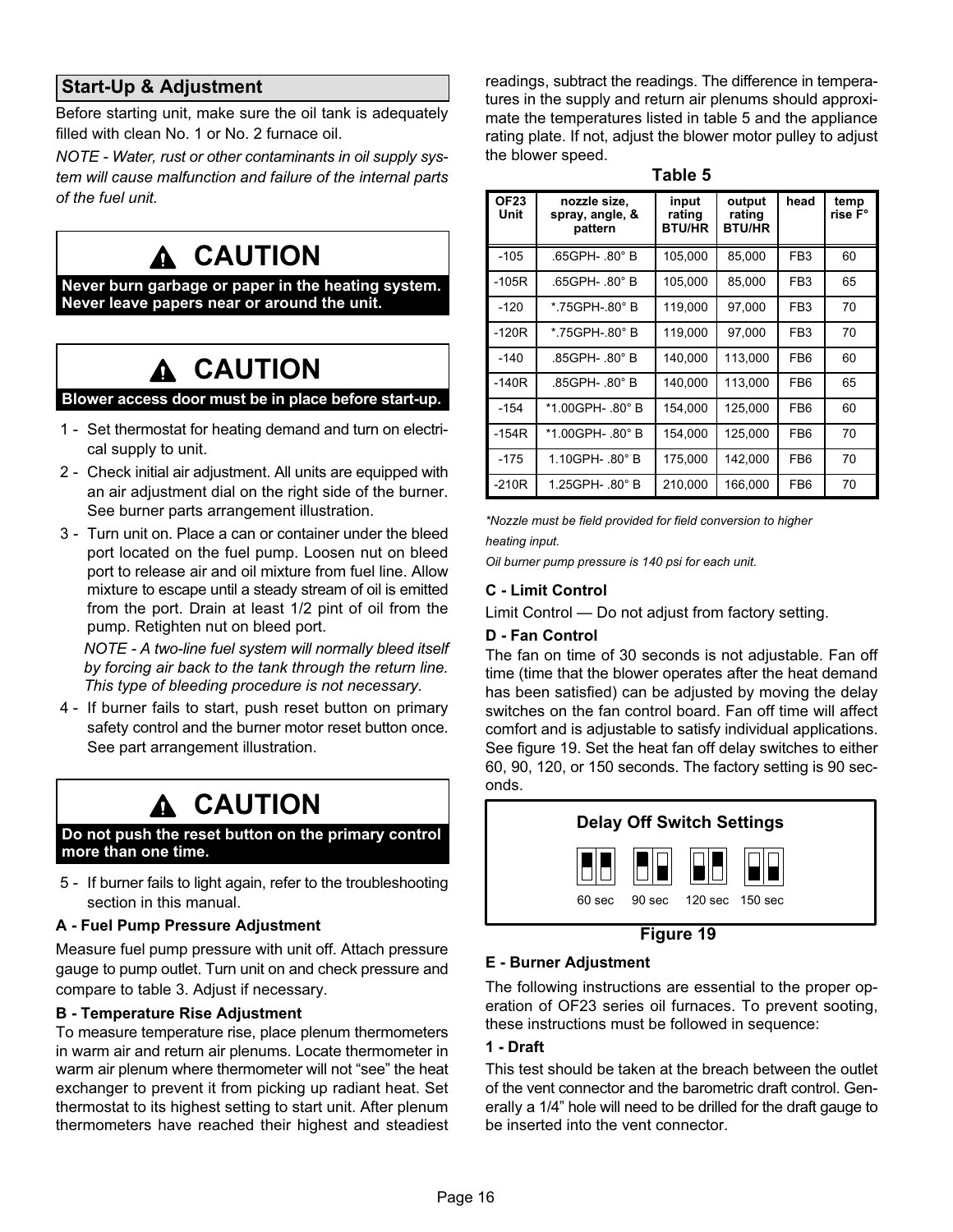A minimum of 0.03 draft must be established without the burner in operation. With the burner in operation, the draft should be 0.04 to 0.05. This is VERY critical to the flame retention head burners.

Oil furnace installations also require careful inspection to make sure the chimney is in good shape and can accommodate the products of combustion. The temperature in the unconditioned space will also affect the draft if long vent connectors are allowed to get too cold.

### 2 − Overfire Draft

This test should be taken with the burner in operation. Remove the screw from the center of the inspection door. Insert your draft gauge into the hole.

A reading of the overfire draft should be 0.02 less than the reading found in the vent connector. If a positive reading is seen at this point, the combustion fan is pumping too much air into the heat exchanger. Make the necessary adjustments at the air adjustment dial.

#### 3 − Smoke Test

The smoke test should be taken at the hole drilled in step 1.

Using a smoke test gun adjust the air inlet shutter so that you will have just a trace of smoke. Somewhere between 0 and #1 smoke. This is the starting point. Do not stop here.

#### 4 - CO<sub>2</sub> Test

Again, take the sample at the vent pipe. With the unit firing at a trace of smoke, take a sample of the  $CO<sub>2</sub>$ .

From the results of this test, a "window of operation" will be determined. This window of operation establishes some tolerance. The tolerance the installer builds in provides room within the set-up for those things which might affect combustion. Those things which might affect combustion can then do so without causing the unit to start sooting/ smoking. Things which might affect combustion include a nozzle going bad, draft that changes during different climatic conditions, dirty oil, dirt obstructing the air inlet, etc.

To build in a "window of operation," set up the burner to be  $2\%$  less in CO<sub>2</sub>. For example, if you find a reading of 12%  $CO<sub>2</sub>$ , adjust the air inlet shutter to increase the air and drop the  $CO<sub>2</sub>$  to 10%.

#### 5 − Retest the Smoke

With a drop in the  $CO<sub>2</sub>$  and increase in the air you should see that the smoke has returned to 0.

#### 6 − Retest the Overfire Draft

This test serves to confirm that you have not increased the air too much. Again you do not want a positive pressure at the test port. It should still be 0.02 less than the draft pressure reading taken at the breach. You may need to increase the stack draft by adjusting the barometric draft control.

### 7 − Stack Temperature

Take a stack temperature reading in the vent pipe. Subtract the room air temperature from the stack temperature. This will give you the net stack temperature. Use the efficiency charts provided in most  $CO<sub>2</sub>$  analyzers to determine furnace efficiency.

### Service

#### A − Servicing Filter

NOTE − Under no circumstances should the access panels to the blower compartment be left off or left partially open.

- 1 − Throw-Away Type Filters Filters should be checked monthly and replaced when necessary to assure proper furnace operation. Replace filters with like kind and size filters.
- 2 Reusable Type Filters Filters should be checked monthly and cleaned when necessary to assure proper furnace operation. Use warm water and a mild detergent. Replace filter when dry. Permanent filters supplied with OF23 furnaces do not require oiling after cleaning. Examine filter label for any for special instructions that may apply.

#### B − Blower

Blower motor is pre-lubricated and sealed for extended operation. No further lubrication is required. Disconnect power to unit before cleaning blower wheel for debris.

#### C − Flue Pipe Inspection

The flue pipe should be inspected annually by a qualified service technician. Remove and clean any soot or ash found in the flue pipe. Inspect pipe for holes or rusted areas. If replacement is necessary, replace with the same size and type as required by code. Inspect the flue draft control device and replace if found defective.

#### D − Cleaning Heat Exchanger

- 1 Remove the vent pipe from the furnace.
- 2 − Remove the locking screws and the caps from the clean out tubes. Remove flue access elbow.
- 3 − Using a long spiral wire brush, sweep down the outer drum of the heat exchanger. Then using the hose attachment, vacuum out loose debris.
- 4 − Remove the locking screw and cap from the observation tube and with the spiral wire brush, reach upward toward the rear of the heat exchanger to clean out the crossover tube.

# A CAUTION

Do not attempt to clean the combustion chamber. It can be easily damaged.

- 5 − Replace the clean out caps and flue access elbow. Make sure locking screws are secure.
- 6 − Brush out and vacuum the vent outlet area of the outer drum and replace vent pipe.
- 7 − Clean around burner, blower deck and vestibule area.

NOTE − A heat exchanger clean-out kit ABRSH380 (35K09) is available from Lennox.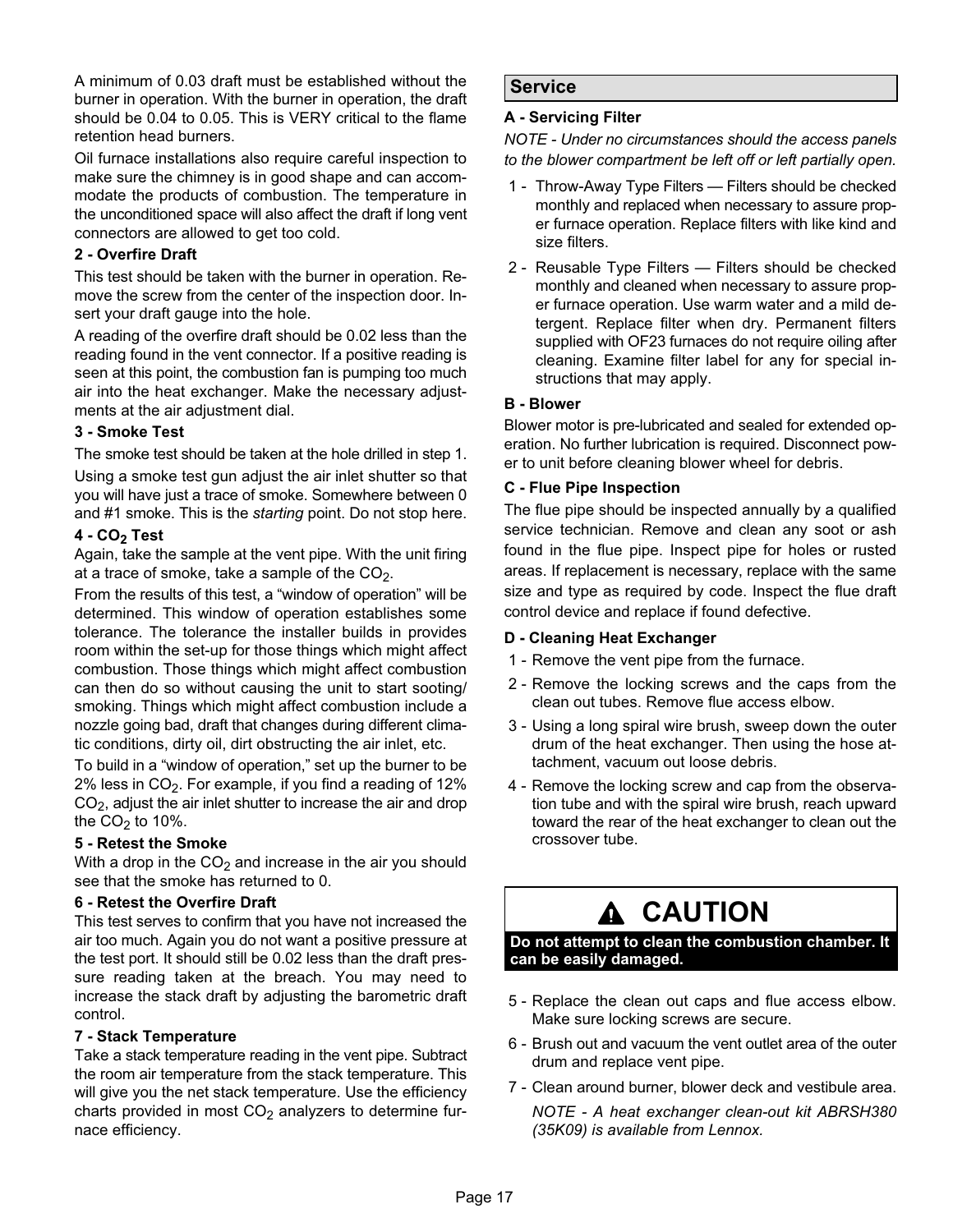# **Troubleshooting**

Burner failure or improper operation can result from a number of different causes.

Often the cause can be pinpointed by observing the different types of failure or by the process of elimination. The fol-

lowing troubleshooting charts list some failures, causes and a sequence of steps to isolate the point of failure. Check the simplest and most obvious items before progressing to other items.

### Troubleshooting: Fan Board Operating Sequence

| <b>Action</b>                                                                                                        | <b>System Response</b>                                                                                                                                                                                                  |  |  |  |  |
|----------------------------------------------------------------------------------------------------------------------|-------------------------------------------------------------------------------------------------------------------------------------------------------------------------------------------------------------------------|--|--|--|--|
| Thermostat calls for heat.                                                                                           | ST9103A closes oil primary control T-T connections.                                                                                                                                                                     |  |  |  |  |
| (W terminal is energized.)                                                                                           | Ignition system and oil primary control start the furnace. Oil flows as long as oil primary<br>control senses flame.                                                                                                    |  |  |  |  |
|                                                                                                                      | Burner motor is energized and heat fan on delay timing begins. When timing is complete,<br>the circulating fan is energized at heat speed and warm air is delivered to the controlled<br>space.                         |  |  |  |  |
| Thermostat ends call for heat.                                                                                       | Oil primary control is de-energized, terminating the burner cycle.                                                                                                                                                      |  |  |  |  |
| (W terminal is de-energized.)                                                                                        | Heat fan off delay timing begins. When timing is complete, the circulating fan is de-ener-<br>gized.                                                                                                                    |  |  |  |  |
|                                                                                                                      | ST9103A returns to standby mode (oil primary control and circulating fan are off).                                                                                                                                      |  |  |  |  |
| Burner fails to light.                                                                                               | Oil primary control locks out within lockout timing (timing depends on oil primary control).                                                                                                                            |  |  |  |  |
|                                                                                                                      | Burner motor is de-energized.                                                                                                                                                                                           |  |  |  |  |
|                                                                                                                      | If heat fan has started, it continues through the selected delay off period.                                                                                                                                            |  |  |  |  |
| Established flame fails.                                                                                             | Burner motor is de-energized and oil primary control goes into recycle mode.                                                                                                                                            |  |  |  |  |
|                                                                                                                      | If selected heat fan off delay is longer than the recycle delay timing, the heat fan contin-<br>ues to run through the next trial for ignition.                                                                         |  |  |  |  |
| Thermostat begins call for cool.                                                                                     | Circulating fan is energized at the cool speed.                                                                                                                                                                         |  |  |  |  |
| (G and Y terminals are energized.)                                                                                   | Cooling compressor turns on immediately.                                                                                                                                                                                |  |  |  |  |
| Thermostat ends call for cool.<br>(G and Y terminals are de-energized.)                                              | Circulating fan and cooling compressor turn off immediately.                                                                                                                                                            |  |  |  |  |
| Thermostat begins call for fan.                                                                                      | Circulating fan is energized immediately at cool speed.                                                                                                                                                                 |  |  |  |  |
| (G terminal is energized.)                                                                                           | ST9103A may be factory-configured to operate heat speed in this mode.                                                                                                                                                   |  |  |  |  |
| Thermostat ends call for fan.<br>(G terminal is de-energized.)                                                       | Circulating fan is de-energized.                                                                                                                                                                                        |  |  |  |  |
| Limit switch string opens.                                                                                           | Oil primary control shut off the burner.                                                                                                                                                                                |  |  |  |  |
|                                                                                                                      | Circulating fan is energized immediately at heat speed.                                                                                                                                                                 |  |  |  |  |
|                                                                                                                      | ST9103A opens oil primary control T-T connections.                                                                                                                                                                      |  |  |  |  |
|                                                                                                                      | Circulating fan runs as long as limit string stays open.                                                                                                                                                                |  |  |  |  |
|                                                                                                                      | If there is a call for cooling or fan, the circulating fan switches from heat speed to cool<br>speed.                                                                                                                   |  |  |  |  |
| Limit switch string closes.                                                                                          | ST9103A begins heat fan off delay sequence.                                                                                                                                                                             |  |  |  |  |
|                                                                                                                      | Circulating fan turns off after the selected heat fan off delay timing.                                                                                                                                                 |  |  |  |  |
|                                                                                                                      | ST9103A closes oil primary control T-T connections.                                                                                                                                                                     |  |  |  |  |
|                                                                                                                      | Oil primary control is energized, initiating burner light off.                                                                                                                                                          |  |  |  |  |
| Continuous circulating fan is connected.                                                                             | Circulating fan is energized at low speed when there is no call for heat, cool or fan.                                                                                                                                  |  |  |  |  |
| (Optional connectors are available for separate circu-<br>lating fan speed tap.)                                     | If fan operation is required by a call for heat, cool, or fan, the ST9103A switches off the<br>continuous fan speed tap before energizing the other fan speed.                                                          |  |  |  |  |
| Electronic air cleaner is connected.<br>(Optional connectors are available for 120 Vac elec-<br>tronic air cleaner.) | Electronic air cleaner (EAC) connections are energized when the heat or cool speed of<br>the circulating fan is energized. EAC connections are not energized when the optional<br>continuous fan terminal is energized. |  |  |  |  |
| Humidity control is connected.<br>(Optional connectors are available for 120 Vac humidi-<br>fier.)                   | Humidifier connections are energized when the burner motor is energized.                                                                                                                                                |  |  |  |  |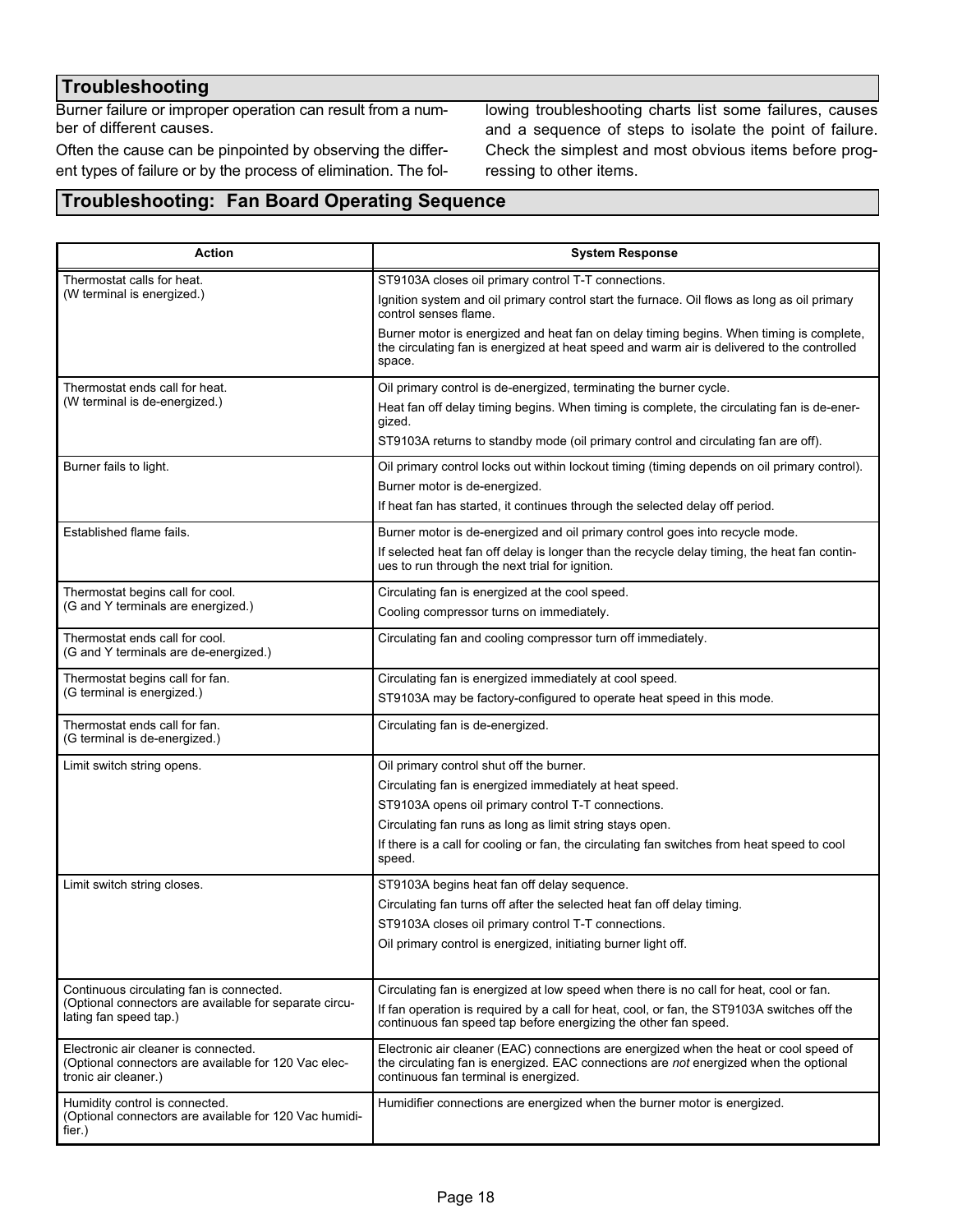# Troubleshooting: Burner fails to start.

| <b>Source</b>          | <b>Procedure</b>                                                                                                                                     | <b>Causes</b>                                                 | <b>Correction</b>                                                            |  |
|------------------------|------------------------------------------------------------------------------------------------------------------------------------------------------|---------------------------------------------------------------|------------------------------------------------------------------------------|--|
|                        |                                                                                                                                                      | Thermostat in OFF or COOL                                     | Switch to <b>HEAT</b> .                                                      |  |
| Thermostat             | Check thermostat settings.                                                                                                                           | Thermostat is set too low                                     | Turn thermostat to higher tem-<br>perature.                                  |  |
|                        |                                                                                                                                                      | Burner motor overload tripped                                 | Push reset button pump motor.                                                |  |
| Safety Overloads       | Check burner motor, primary<br>safety control, & auxiliary limit                                                                                     | Primary control tripped on safe-<br>ty                        | Reset primary control.                                                       |  |
|                        | switch.                                                                                                                                              | Auxiliary limit switch tripped on<br>safety                   | Reset auxiliary limit.                                                       |  |
|                        | Check furnace disconnect                                                                                                                             | Open switch                                                   | Close switch.                                                                |  |
| Power                  | switch & main disconnect.                                                                                                                            | Blown fuse or tripped circuit<br>breaker                      | Replace fuse or reset circuit<br>breaker.                                    |  |
|                        |                                                                                                                                                      | Broken or loose thermostat<br>wires                           | Repair or replace wires.                                                     |  |
| Thermostat             | Touch jumper wire across ther-<br>mostat terminals on primary                                                                                        | Loose thermostat screw con-<br>nection                        | Tighten connection.                                                          |  |
|                        | control. If burner starts, then<br>fault is in the thermostat circuit.                                                                               | Dirty thermostat contacts                                     | Clean contacts.                                                              |  |
|                        |                                                                                                                                                      | Thermostat not level                                          | Level thermostat.                                                            |  |
|                        |                                                                                                                                                      | Faulty thermostat                                             | Replace thermostat.                                                          |  |
|                        | Disconnect the flame detector                                                                                                                        | Flame detector leads are<br>shorted                           | Separate leads.                                                              |  |
| <b>CAD Cell</b>        | wires at the primary control. If<br>the burner starts, fault is in the                                                                               | Flame detector exposed to light                               | Seal off false source of light.                                              |  |
|                        | detector circuit.                                                                                                                                    | short circuit in the flame detec-<br>tor                      | Replace detector.                                                            |  |
|                        |                                                                                                                                                      | Primary or auxiliary control                                  | Check adjustment. Set the<br>maximum setting.                                |  |
|                        | Place trouble light between the<br>black and white leads. No light<br>indicates that no power is going                                               | switch is open                                                | Jumper terminals; if burner<br>starts, switch is faulty, replace<br>control. |  |
| <b>Primary Control</b> | to the control.                                                                                                                                      | Open circuit between discon-<br>nect switch and limit control | Trace wiring and repair or re-<br>place it.                                  |  |
|                        |                                                                                                                                                      | Low line voltage or power fail-<br>ure                        | Call the power company.                                                      |  |
|                        | Place trouble light between the<br>orange and white leads. No light<br>indicates faulty control.                                                     | Defective internal control circuit                            | Replace the control.                                                         |  |
| <b>Burner</b>          | Place the trouble light between<br>the black and white leads to the<br>burner motor. No light indicates<br>that no power is getting to the<br>motor. | <b>Blown fuse</b>                                             | Replace the fuse.                                                            |  |
|                        | Place trouble light between the<br>black and white leads to the                                                                                      | Binding burner blower wheel                                   | Turn off power and rotate the<br>blower wheel by hand. If seized,            |  |
|                        | blower motor. Light indicates<br>power to the motor and burner                                                                                       | Sized fuel pump                                               | free the wheel or replace the<br>fuel pump.                                  |  |
|                        | fault.                                                                                                                                               | Defective burner motor                                        | Replace the motor.                                                           |  |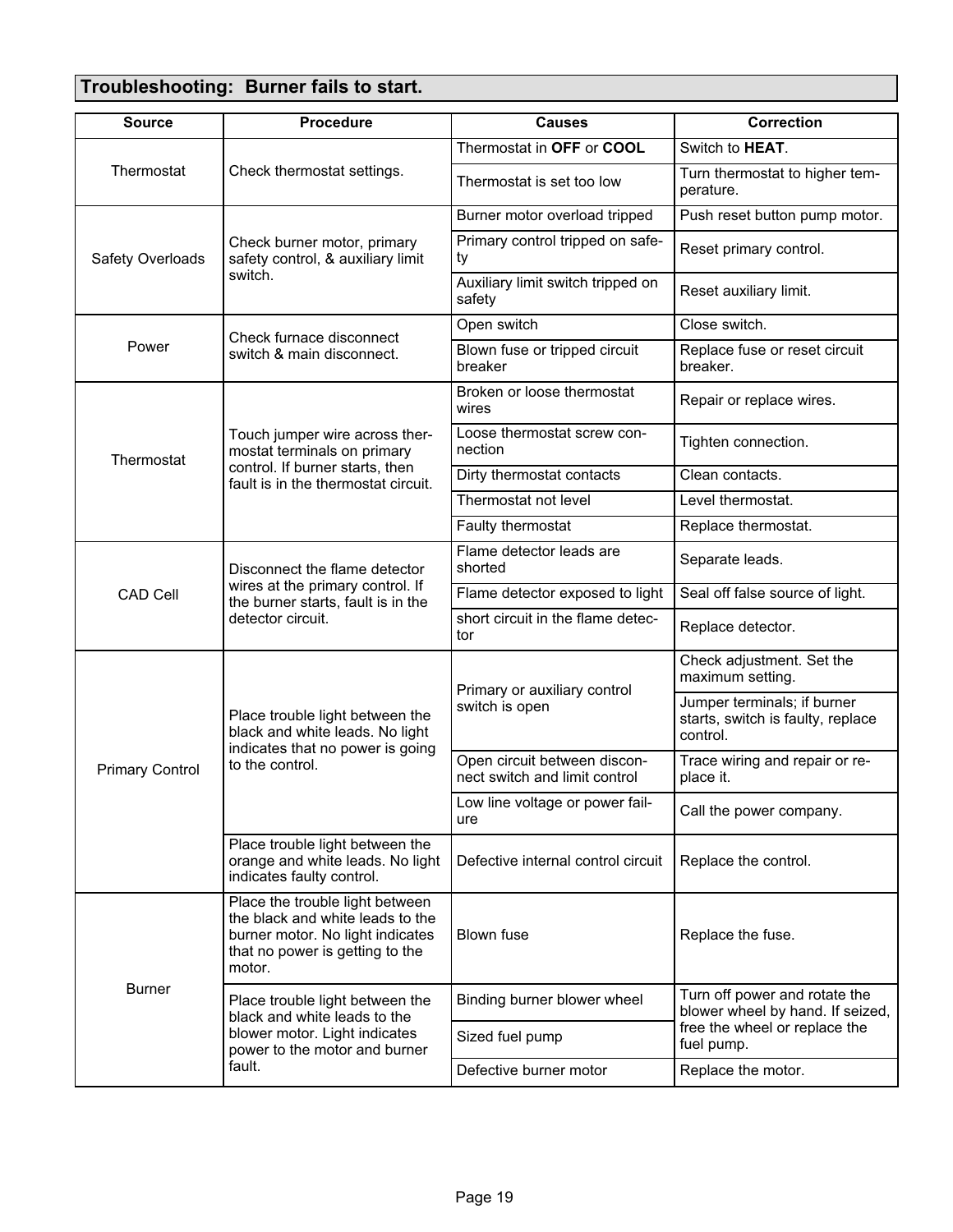# Troubleshooting: Burner starts, but no flame is established.

| <b>Source</b>           | <b>Procedure</b>                                                                                | <b>Causes</b>                                                                                  | <b>Correction</b>                                                                             |  |  |
|-------------------------|-------------------------------------------------------------------------------------------------|------------------------------------------------------------------------------------------------|-----------------------------------------------------------------------------------------------|--|--|
|                         | Check tank gauge or use dip<br>stick.                                                           | No oil in tank                                                                                 | Fill tank.                                                                                    |  |  |
| Oil Supply              | Coat dip stick with litmus paste<br>and insert into bottom of tank.                             | Water in oil tank                                                                              | If water depth exceeds 1 inch,<br>pump or drain water.                                        |  |  |
|                         | Listen for pump whine.                                                                          | Tank shut-off valve closed                                                                     | Open valve.                                                                                   |  |  |
|                         |                                                                                                 | Oil line filter is plugged                                                                     | Replace filter cartridges.                                                                    |  |  |
|                         | Listen for pump whine.                                                                          | Kinks or restriction in oil line                                                               | Repair or replace oil line.                                                                   |  |  |
| Oil Filters & Oil Line  |                                                                                                 | Plugged fuel pump strainer                                                                     | Clean strainer or replace pump.                                                               |  |  |
|                         | Open bleed valve or gauge port.                                                                 |                                                                                                | Locate and correct leak.                                                                      |  |  |
|                         | Start the burner. No oil or milky<br>oil indicates loss or prime.                               | Air leak in oil supply line                                                                    | Tighten all connections.                                                                      |  |  |
|                         | Install pressure gauge on pump                                                                  | Pump is partially or completely<br>frozen. No pressure and the<br>motor locks out on overload. | Replace pump.                                                                                 |  |  |
| Oil Pump                | and read pressure. Should not<br>be less than 140 psi.                                          | Coupling disengaged or broken<br>- no pressure                                                 | Re-engage or replace coupling.                                                                |  |  |
|                         |                                                                                                 | Fuel pressure too low                                                                          | Adjust to 100 psi.                                                                            |  |  |
|                         | Disconnect ignition leads. Ob-<br>serve the oil spray (gun assem-                               | Nozzle orifice plugged                                                                         | Replace nozzle with the same                                                                  |  |  |
| Nozzle                  | bly must be removed from unit).<br>Inspect the nozzle for plugged                               | Nozzle strainer plugged                                                                        | size, spray angle, and spray<br>type.                                                         |  |  |
|                         | orifice or carbon build-up around<br>orifice.                                                   | Poor or off center spray                                                                       |                                                                                               |  |  |
|                         |                                                                                                 | Fouled or shorted electrodes                                                                   | Clean electrode leads.                                                                        |  |  |
|                         |                                                                                                 | Dirty electrodes and leads                                                                     |                                                                                               |  |  |
|                         | Remove gun assembly and in-<br>spect electrodes and leads.                                      | Eroded electrode tips                                                                          |                                                                                               |  |  |
|                         |                                                                                                 | Improper electrode gap spacing                                                                 | Clean electrode tips and reset<br>the gap to 5/32 inches and cor-                             |  |  |
| Ignition Electrodes     |                                                                                                 | Improper position of electrode<br>tips                                                         | rectly position tips.                                                                         |  |  |
|                         |                                                                                                 | Bad buss bar connection                                                                        | Retension and realign.                                                                        |  |  |
|                         |                                                                                                 | Cracked or chipped insulators                                                                  | Replace electrode.                                                                            |  |  |
|                         |                                                                                                 | Cracked or burned lead insula-<br>tors                                                         | Replace electrode leads.                                                                      |  |  |
| Ignition<br>Transformer | Connect ignition leads to the                                                                   | Low line voltage                                                                               | Check voltage at power source.<br>Correct cause of voltage drop<br>or call the power company. |  |  |
|                         | transformer. Start burner and<br>observe spark. Check line volt-<br>age to transformer primary. | Burned out transformer wind-<br>ings.                                                          | Replace the transformer.                                                                      |  |  |
|                         |                                                                                                 | No spark or weak spark                                                                         | Properly ground the transformer<br>case.                                                      |  |  |
|                         | Motor does not come up to<br>speed and trips out on overload.                                   | Low line voltage                                                                               | Check voltage at power source.<br>Correct cause of voltage drop<br>or the call power company. |  |  |
| <b>Burner Motor</b>     | Turn off power and rotate blower<br>wheel by hand to check for bind-<br>ing or excessive drag.  | Pump or blower overloading<br>motor                                                            | Correct cause of overloading.                                                                 |  |  |
|                         |                                                                                                 | Faulty motor                                                                                   | Replace motor.                                                                                |  |  |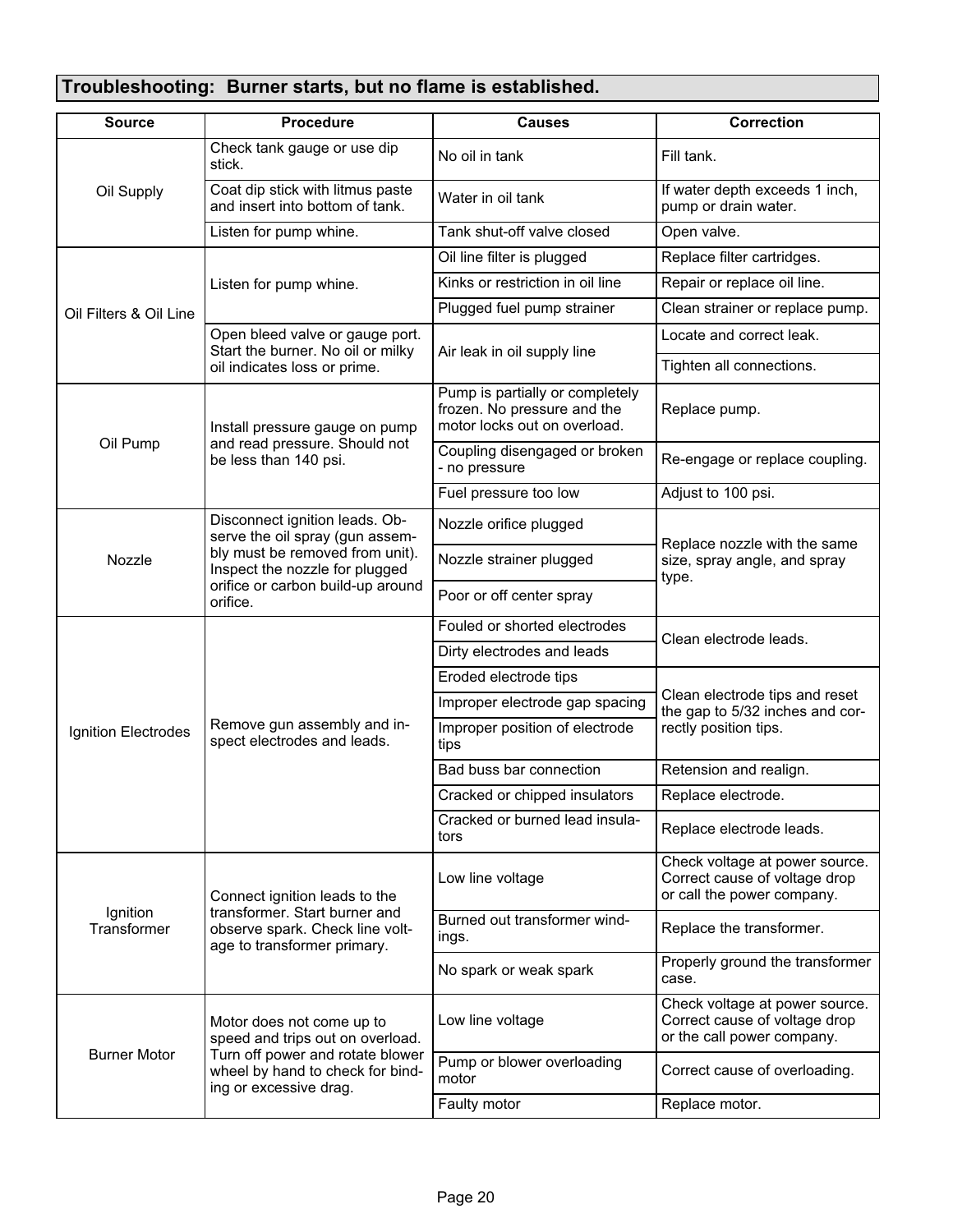# Troubleshooting: Burner starts and fires, but lock out on safety.

| <b>Source</b>          | <b>Procedure</b>                                                                                                       |                                                                                          | <b>Causes</b>                          | <b>Correction</b>                                                |
|------------------------|------------------------------------------------------------------------------------------------------------------------|------------------------------------------------------------------------------------------|----------------------------------------|------------------------------------------------------------------|
| Poor Fire              | After burner<br>fires, immedi-<br>ately jumper<br>across flame<br>detector termi-<br>nals at the pri-<br>mary control. | If burner con-<br>tinues to run,<br>this may be<br>due to poor<br>fire. Inspect<br>fire. | Unbalanced fire                        | Replace nozzle                                                   |
|                        |                                                                                                                        |                                                                                          | Too much air - -lean short fire        | Reduce combustion air - check<br>combustion.                     |
|                        |                                                                                                                        |                                                                                          | Too little air - - long dirty fire     | Increase combustion air - check<br>combustion.                   |
|                        |                                                                                                                        |                                                                                          | Excessive draft                        | Adjust barometric damper for<br>correct draft.                   |
|                        |                                                                                                                        |                                                                                          | Too little draft or restriction        | Correct draft or remove restric-<br>tion.                        |
| Flame Detector         |                                                                                                                        | If fire is good,<br>fault is in the<br>flame detector.<br>Check detec-<br>tor circuit.   | Dirty cad cell face                    | Clean cad cell face.                                             |
|                        |                                                                                                                        |                                                                                          | Faulty cad cell - exceeds 15000<br>hms | Replace cad cell.                                                |
|                        |                                                                                                                        |                                                                                          | Loose or defective cad cell<br>wires   | Secure connections or replace<br>cad cell holder and wire leads. |
| <b>Primary Control</b> |                                                                                                                        | If burner locks<br>out on safety,<br>fault is in the<br>primary con-<br>trol.            | Primary control circuit defective      | Replace primary control.                                         |

| Troubleshooting: Burner Starts and Fires, but Loses Flame and Lock Out on Safety |                                                                                                                        |                                                                                                                               |                                                |                                                                    |  |
|----------------------------------------------------------------------------------|------------------------------------------------------------------------------------------------------------------------|-------------------------------------------------------------------------------------------------------------------------------|------------------------------------------------|--------------------------------------------------------------------|--|
| <b>Source</b>                                                                    | Procedure                                                                                                              |                                                                                                                               | <b>Causes</b>                                  | <b>Correction</b>                                                  |  |
| Poor Fire                                                                        | After burner<br>fires, immedi-<br>ately jumper<br>across flame<br>detector termi-<br>nals at the pri-<br>mary control. | If burner con-<br>tinues to run<br>(does not lock<br>out of safety),<br>fault may be<br>due to poor<br>fire. Inspect<br>fire. | Unbalanced fire                                | Replace nozzle                                                     |  |
|                                                                                  |                                                                                                                        |                                                                                                                               | Too much air - - lean short fire               | Reduce combustion air - check<br>combustion.                       |  |
|                                                                                  |                                                                                                                        |                                                                                                                               | Too little air - - long dirty fire             | Increase combustion air - check<br>combustion.                     |  |
|                                                                                  |                                                                                                                        |                                                                                                                               | Excessive draft                                | Adjust barometric damper for<br>correct draft.                     |  |
|                                                                                  |                                                                                                                        |                                                                                                                               | Too little draft or restriction                | Correct draft or remove restric-<br>tion.                          |  |
| <b>Flame Detector</b>                                                            |                                                                                                                        | If fire is good,<br>fault is in the<br>flame detector.<br>Check detec-<br>tor circuit.                                        | Dirty CAD cell face                            | Clean CAD cell face.                                               |  |
|                                                                                  |                                                                                                                        |                                                                                                                               | Faulty CAD cell - - exceeds<br>15000 hp        | Replace CAD cell.                                                  |  |
|                                                                                  |                                                                                                                        |                                                                                                                               | Loose or defective cad cell<br>wires           | Secure connections or replace<br>cad cell holder and wire leads.   |  |
|                                                                                  |                                                                                                                        | If burner loses<br>flame (does<br>not lock out on<br>safety), fault is<br>in the fuel sys-<br>tem.                            | Pump loses prime - air slug                    | Prime pump at bleed port                                           |  |
| Oil Supply                                                                       |                                                                                                                        |                                                                                                                               | Pump loses prime - air leak in<br>supply line  | Check supply line for loose con-<br>nections and tighten fittings. |  |
|                                                                                  |                                                                                                                        |                                                                                                                               | Water slug in line                             | Check oil tank for water (over 1<br>inch) pump or drain out water. |  |
|                                                                                  |                                                                                                                        |                                                                                                                               | Partially plugged nozzle or<br>nozzle strainer | Replace nozzle.                                                    |  |
|                                                                                  | Listen for pump whine                                                                                                  |                                                                                                                               | Restriction in oil line                        | Clear restriction.                                                 |  |
|                                                                                  |                                                                                                                        |                                                                                                                               | Plugged fuel pump strainer                     | Clean strainer or replace pump.                                    |  |
|                                                                                  |                                                                                                                        |                                                                                                                               | Cold oil - outdoor tank                        | Change to number 1 oil.                                            |  |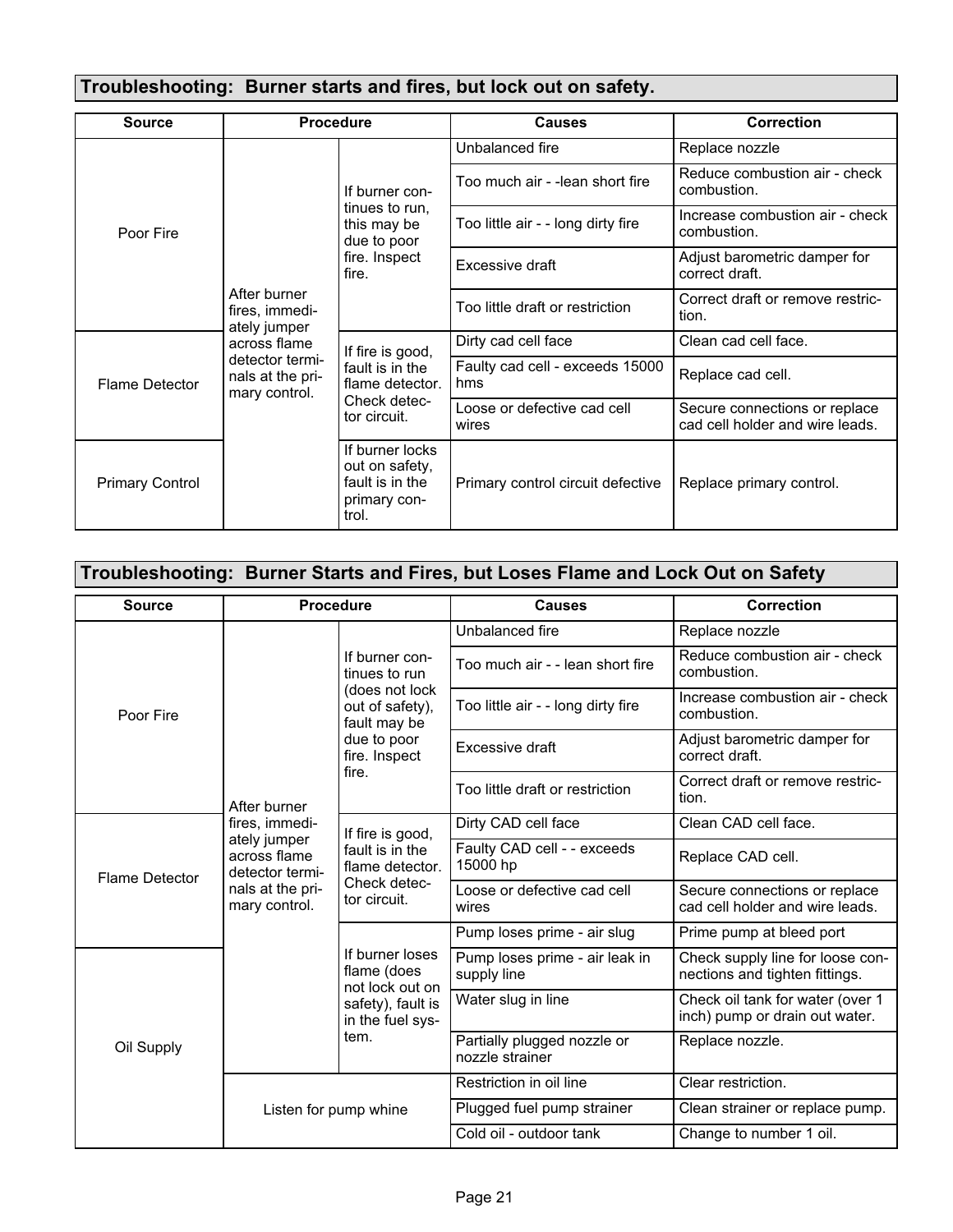| Troubleshooting: Burner starts and fires, but short cycles (too little heat) |                                                                                                                                                                                |                                                |                                                           |  |
|------------------------------------------------------------------------------|--------------------------------------------------------------------------------------------------------------------------------------------------------------------------------|------------------------------------------------|-----------------------------------------------------------|--|
| <b>Source</b>                                                                | Procedure                                                                                                                                                                      | <b>Causes</b>                                  | <b>Correction</b>                                         |  |
| Thermostat                                                                   | Check thermostat.                                                                                                                                                              | Heat anticipator set too low                   | Correct heat anticipator setting.                         |  |
|                                                                              |                                                                                                                                                                                | Vibration at thermostat                        | Correct source of vibration.                              |  |
|                                                                              |                                                                                                                                                                                | Thermostat in the path of a<br>warm air draft  | Shield thermostat from draft or<br>relocate.              |  |
|                                                                              |                                                                                                                                                                                | Dirty furnace air filters                      | Clean or replace filter.                                  |  |
|                                                                              |                                                                                                                                                                                | Burner running too slow                        | Increase blower speed to main-<br>tain proper temp. rise. |  |
|                                                                              |                                                                                                                                                                                | Blower motor seized or burned<br>out           | Replace motor.                                            |  |
|                                                                              | Connect voltmeter between line<br>voltage connections to primary<br>control (black & white leads). If<br>burner cycles due to power inter-<br>ruption, it is cycling on limit. | Blower bearings seized                         | Replace bearings and shaft.                               |  |
| Limit Control                                                                |                                                                                                                                                                                | Blower wheel dirty                             | Clean blower wheel.                                       |  |
|                                                                              |                                                                                                                                                                                | Blower wheel in backward                       | Reverse blower wheel.                                     |  |
|                                                                              |                                                                                                                                                                                | Wrong motor rotation                           | Replace with properly rotating<br>wheel.                  |  |
|                                                                              |                                                                                                                                                                                | Restrictions in return or supply<br>air system | Correct cause of restriction.                             |  |
|                                                                              |                                                                                                                                                                                | Adjustable limit control set too<br>low        | Reset limit to maximum stop<br>setting.                   |  |
| Power                                                                        | If voltage fluctuates, fault is in the                                                                                                                                         | Loose wiring connection                        | Locate and secure connection.                             |  |
|                                                                              | power source. Recheck voltage<br>at the power source.                                                                                                                          | Low or fluctuating line voltage                | Call power company.                                       |  |

# Troubleshooting: Burner runs continuously (too much heat).

| <b>Source</b>   | <b>Procedure</b>                                                      |                                                                        | Causes                                   | <b>Correction</b>                            |
|-----------------|-----------------------------------------------------------------------|------------------------------------------------------------------------|------------------------------------------|----------------------------------------------|
| Thermostat      | <b>Disconnect</b><br>thermostat<br>wires at the pri-<br>mary control. | If burner turns<br>off, fault is in<br>the thermostat<br>circuit.      | Shorted or welded thermostat<br>contacts | Repair or replace the thermo-<br>stat.       |
|                 |                                                                       |                                                                        | Stuck thermostat bimetal                 | Clear obstruction or replace<br>thermostat.  |
|                 |                                                                       |                                                                        | Thermostat not level                     | Level thermostat.                            |
|                 |                                                                       |                                                                        | Shorted thermostat wires                 | Repair short or replace wires.               |
|                 |                                                                       |                                                                        | Thermostat out of calibration            | Replace thermostat.                          |
|                 |                                                                       |                                                                        | Thermostat in cold draft                 | Correct draft or relocate the<br>thermostat. |
| Primary control |                                                                       | If burner does<br>not turn off.<br>fault is in the<br>primary control. | Defective primary control                | Replace the defective primary<br>control.    |